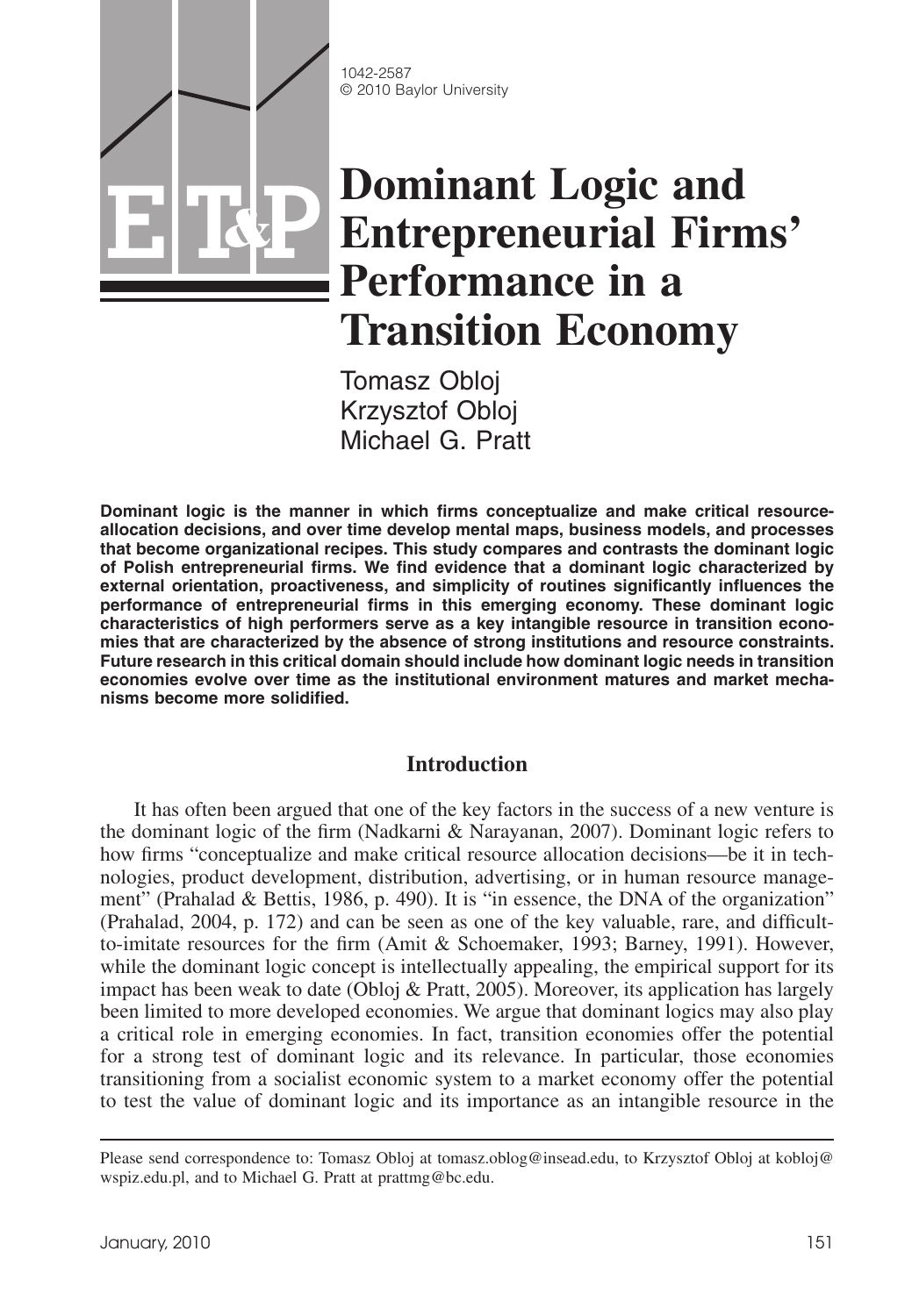environment where tangible resources are in short supply and institutional support is not well developed (Bruton, Ahstrom, & Obloj, 2008; Kolvereid & Obloj, 1994; Meyer & Peng, 2005).

This research addresses the role of dominant logic in emerging economies and, in doing so, makes four specific contributions to the literature. First, it provides insight into the little examined transition economies of Eastern and Central Europe. Second, it provides empirical support for the importance of dominant logic for the peformance of new ventures. Third, the article extends theory in this area by integrating dominant logic with a resource-based perspective. Fourth, this article provides a critical "first test" of an inductive model of the structure of dominant logic of entrepreneurial firms in transition economies (Obloj & Pratt, 2005). Specifically, we develop empirical measures to assess various dimensions of the dominant logic in order to examine the importance of dominant logic as an intangible resource of the firm facilitating resource acquisition and resource deployment.<sup>1</sup> The implications of these findings as a foundation for future research are discussed at the end of the manuscript.

The article is structured as follows. We first propose a theoretical framework where we integrate dominant logic—and a cognitive approach more generally—into a wider, resource-based view of the firm. Next we focus on theory development and propose measures for assessing entrepreneurial dominant logics followed by hypothesis development. In the following section we detail the data selection procedure and model specification and then provide the results of the analysis. We conclude with a discussion on the implications and limitations of our findings.

## **Theory Foundation and Hypothesis Development**

#### **The Dominant Logic, Resource Shortages, and Resource Acquisition**

The resource-based view sees organizations as bundles of resources that can generate performance heterogeneity and rent differentials across firms. These resources can be either of a tangible or of an intangible nature, although recent research has argued that intangible resources are a principal source of competitive advantage (Amit & Schoemaker, 1993; Peteraf & Barney, 2003). Particularly today, intangible resources are seen as crucial since competition is increasingly characterized by rapid technological and regulatory changes with fewer restrictions on information transfer (Hall, 1992; Hitt, Biermant, Shimizu, & Kochhar, 2001; Teece, 2000). Intangible resources are by definition not easily transferred (Szulanski, 2000), harder to imitate than tangible assets, exhibit time compression diseconomies (Dierickx & Cool, 1989), and are difficult to trade on the market for resources (Barney, 1986). Despite the importance of intangible resources, there has been little empirical investigation on the relationship between a firm's intangible resources, the resulting capabilities, and the firm's performance (Carmeli & Tishler, 2004; Makadok, 2001; Newbert, 2007).

The resources of entrepreneurial firms are usually constrained, but the tangible resources such as financing, technology, and logistical systems of entrepreneurial firms are particularly restricted in transition economies (Bruton & Rubanik, 2002). The result is that entrepreneurial firms in transition economies need to be more proactive, able to acquire and leverage their intangible resources, and learn to an even greater degree than

<sup>1.</sup> Following other studies, we do not distinguish between resources and assets in this study (Capron, Dussauge, & Mitchell, 1998).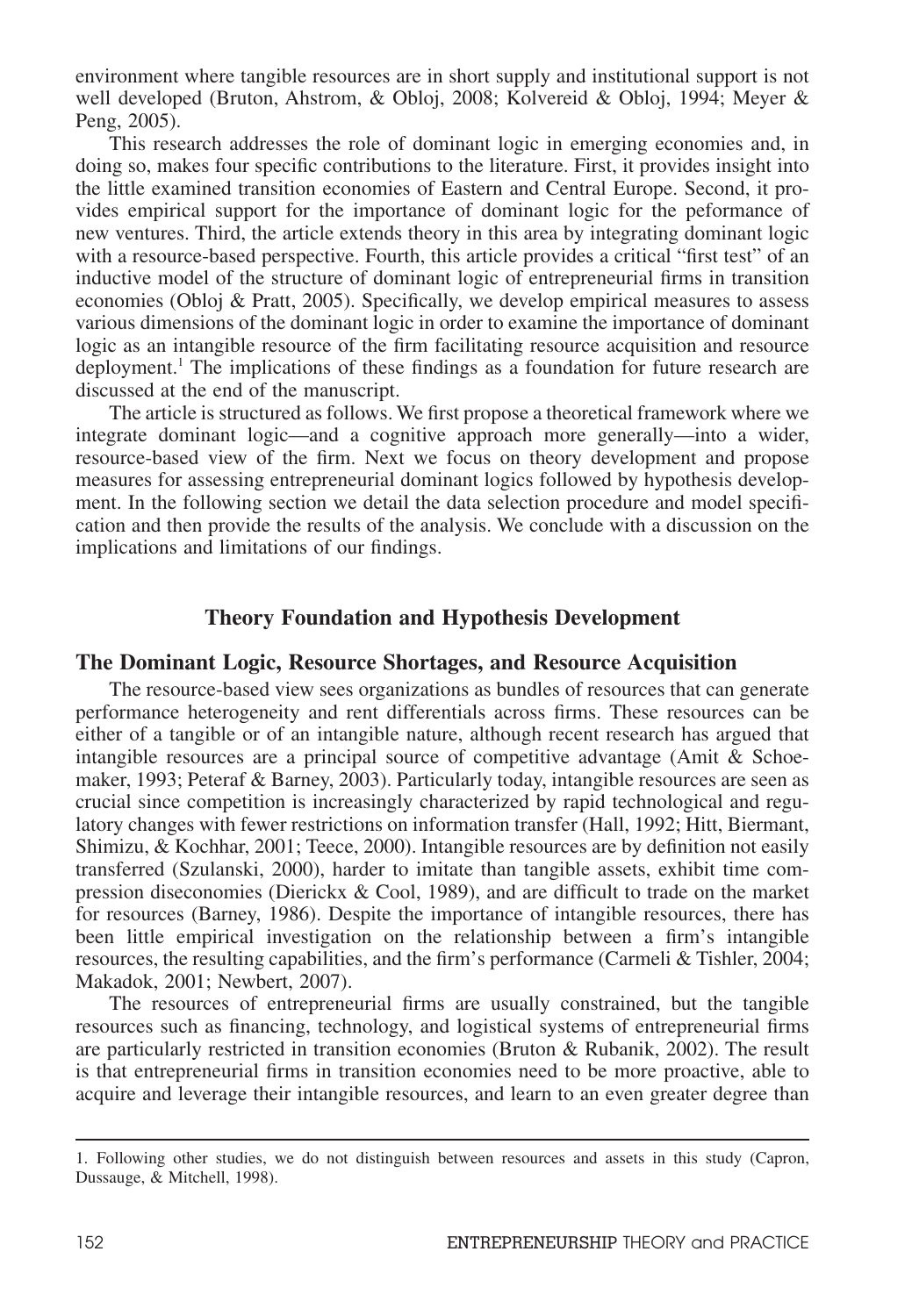entrepreneurs in developed economies (Knott, Bryce, & Posen, 2003). Scholars have pointed to several important factors determining the ability of entrepreneurial firms to acquire and leverage their resources. Schoonhoven, Eisenhardt, and Lyman (1990) stressed the role of the quality of the management team in the process; and Rao (1994) highlighted the ability of the firm to establish its legitimacy, which partially depends upon affiliation with other institutions of established quality (Gulati & Higgins, 2003; Higgins & Gulati, 2003). Other researchers, such as Delmar and Shane (2003), have studied the role of careful business planning in the acquisition and leverage of resources; and Zott and Huy (2007) stressed the role of symbolic management. We posit that a particular type of dominant logic of entrepreneurial firms can also be argued to be a critical intangible resource, serving as a means to enable firms to recognize resources and best deploy them. We suggest two reasons for this inclusion that are consistent with the basic views of dominant logic. First, dominant logic works as the lens through which entrepreneurs see their environment. Therefore, it can either help them to expand their horizons and see more opportunities and resources or limit their options and work as blinders (Prahalad, 2004). Second, dominant logic, understood as organizations' DNA, is embedded in organizational routines and, therefore, it can allow better or worse exploitation of an existing organizational resource base.

Dominant logic does not refer to a single domain of knowledge or cognition; rather, it should be conceptualized as a set of "dominant themes" or "configurations" developed by the entrepreneur (Miller, 1996) that over time becomes an organizational characteristic in a similar way as a market or entrepreneurial orientation (Lyon, Lumkin, & Dess, 2000). Prior research has used a variety of terms for this concept in addition to dominant logic (Prahalad & Bettis, 1986), including "mind-sets" (Nadkarni & Perez, 2007), "interconnected choices" (Siggielkov, 2001), and "strategic frames" (Huff, 1982). The terms are consistent in that they each refer to how managers perceive and adapt firms to their environment. In their original formulation, Prahalad and Bettis (p. 491) define a dominant logic as a "mind set or a world or conceptualization of the business and administrative tools to accomplish goals and make decision in that business." However, there are two basic views of dominant logic that flow from this definition—dominant logic as routines and dominant logic as an information filter. Each will be examined briefly in turn.

## **Dominant Logic as Routines**

Grant (1988), noting the limitations of Prahalad and Bettis's (1986) initial formulation for operationalizing dominant logics, argued that dominant logic should be viewed as a set of specific corporate-level functions: allocating resources, formulating business strategies, and setting and monitoring performance targets. In operationalizing dominant logics in this way, Grant saw dominant logic primarily as routines. Other works extended this view by adding a learning component. Learning has been found to be critical for the formation and alternation of routines (Zander & Kogut, 1995). In a similar vein, Prahalad and Bettis argue that activities such as strategic choices, which are rewarded, will be learned and repeated according to the laws of operant conditioning. March (1996) further argues that learning in firms may also be vicarious as members combine learning from an organization's own experience and learning from others. The relationship between firm learning and routines is posited to be causal: Learning from action ultimately becomes codified in organizations via rules and routines (Huff, 1982; Miller, 1996; Nelson & Winter, 2002). Due to their interdependencies, we refer to these conceptualizations of dominant logics as *routine- and learning*-based.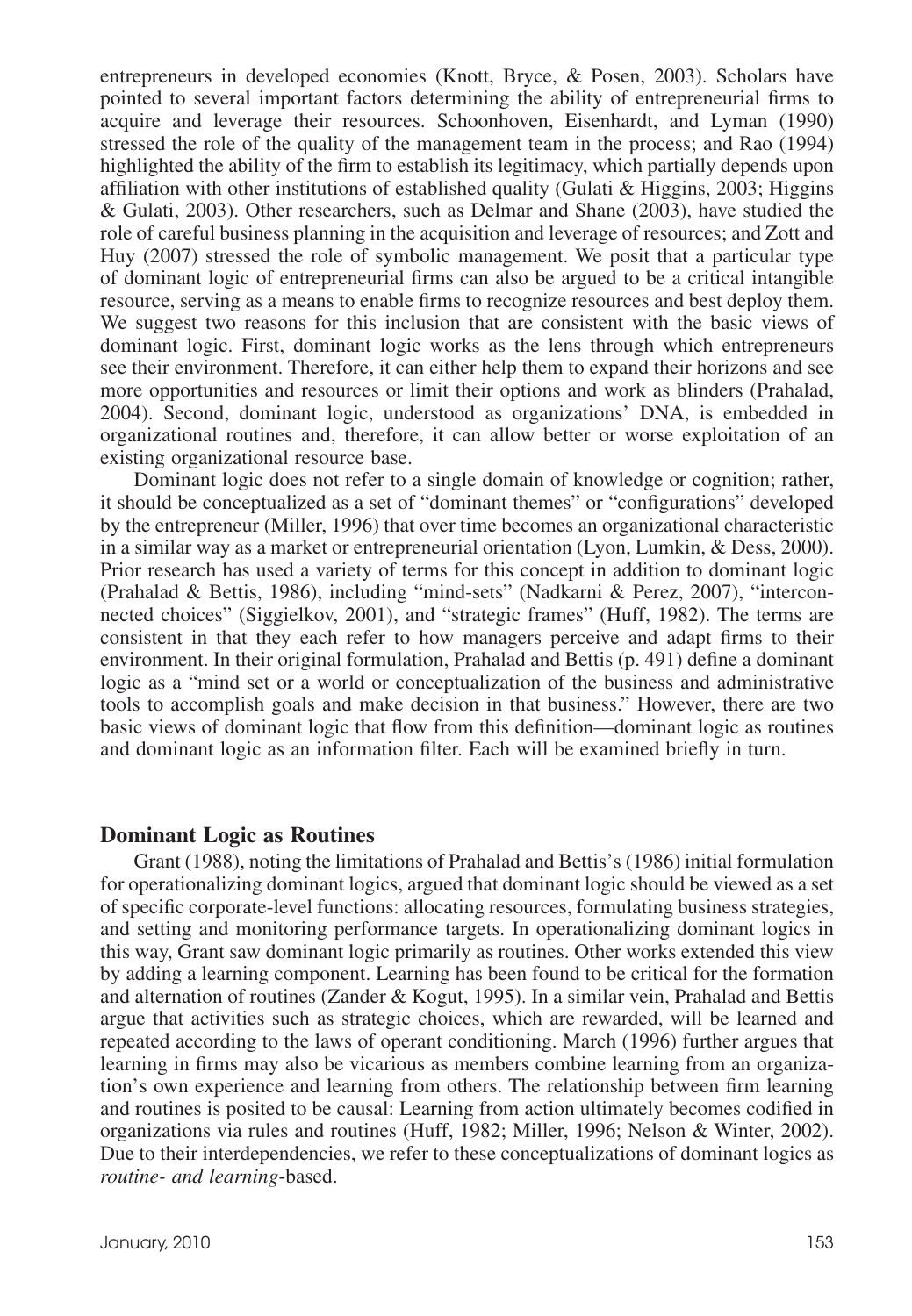## **Dominant Logic as an Information Filter**

A second stream of dominant logic research, which has gained increasing attention in recent years, focuses more on the content of managerial cognitions and mind-sets (Boissot & Li, 2006; Gavetti, Levinthal, & Rivkin, 2005; Walsh, 1995; for a review on entrepreneurial cognition, see Mitchell et al., 2004, 2007). In later extensions of their original article, Bettis and Prahalad (1995) and Bettis (2000) treat dominant logic as a knowledge structure that evolves over a substantial period of time based on (1) experiences with the characteristics of the core business, (2) tasks critical to success, (3) performance measures, and (4) values and norms evolution. This knowledge structure works as a set of perceptual and conceptual filters that "sifts" information from the environment (von Krogh, Erat, & Macus, 2000). Boissot and Li (p. 320) go on to stress that during this process, codification of experiences is accompanied by abstraction that reduces "the number of categories required to achieve a viable representation of the experience, and hence the entropy associated with them." Because of its emphasis on sorting and eliminating information, we refer here to this conceptualization of dominant logic as an *information filter*.

## **Integrative Framework**

Research in cognition, however, suggests that both perspectives should be viewed together. For example, at the micro level, foundational work on the formation of schemas—which serve as information filters—suggests that schemas only form in domains where repeated action takes place (Markus, 1977). Pratt (2003) similarly argues that at a more macro level, organizational identity is related to collective action. Taken together, this suggests that routines may be an integral component to the formation of knowledge filers, and as structuration theory suggests, these knowledge filters will, in turn, influence subsequent behaviors. Supporting this linkage, Obloj and Pratt's (2005) study integrates these two streams with their analysis of a series of contrasting case studies of successful and unsuccessful firms. Based upon their analysis, they argued that dominant logic can be conceptualized as a system of four elements: (1) *perception/sensemaking orientation*, which refers primarily to whether companies looked to their environment when scanning for information and whether they perceived their environment primarily in terms of opportunities or threats; (2) *choices/actions*, which involve how one views managerial choices (e.g., strategic or not) and the speed with which these choices were translated into action—thus, this element involved the proactive or reactive nature of choice; (3) *learning*, which refers to how firms react to disruptions and setbacks; and (4) *codification of learning/routines*, which is the degree to which learning is transformed into routines. The first two elements refer to the initial framing of perceptions and actions (Starbuck & Milliken, 1988), and are similar to the information filter view advocated by Bettis and Prahalad (1995), von Krogh et al. (2000), and Boissot and Li (2006). The latter two incorporate learning and routines (Grant, 1988; Nelson & Winter, 1982) components that are critical to the maintenance or revision of the dominant logics. As of now, however, this integration of perspectives has not been empirically tested. We argue that all four quoted elements and dimensions of dominant logic, presented in Figure 1, are important for the success of entrepreneurial firms.

## **Hypotheses**

Entrepreneurial firms must scan their external environment in order to successfully adapt to opportunities, threats, and changes (Jackson & Dutton, 1988; Keh, Foo, & Lim,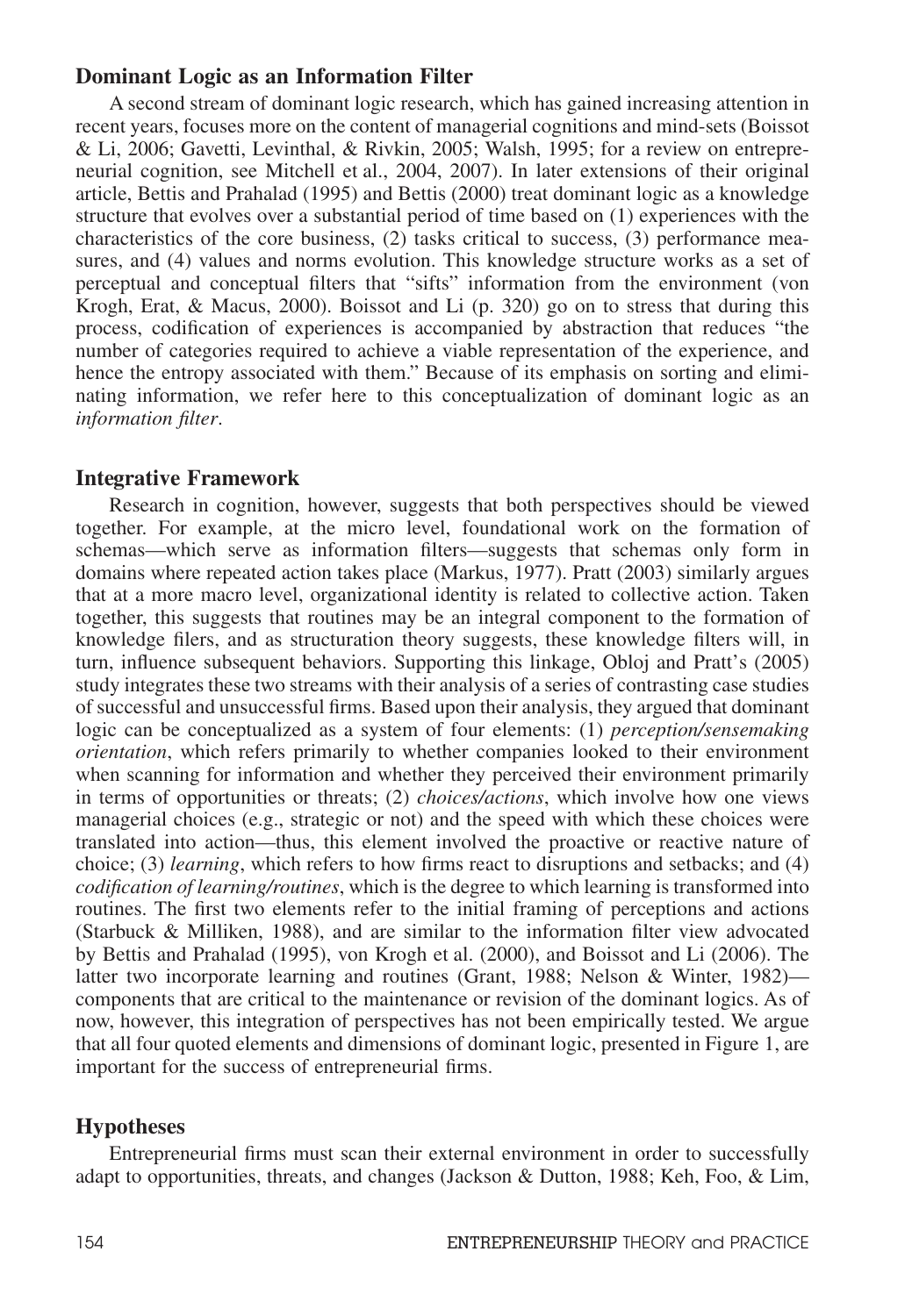# Figure 1





Adapted From Obloj and Pratt (2005)

2002). One danger in conducting such scanning is that the heuristics and biases of the entrepreneurs can significantly influence opportunity and threat perceptions (Kahneman & Tversky, 1979) and, as a result, a firm's choice of (re)action. In particular, there may be a large discrepancy between how an entrepreneurial firm perceives its environment and the reality of the setting (Kahneman & Lovallo, 1993). However, not all heuristics and biases have negative effects on scanning efforts (Dane & Pratt, 2007). For example, "positive illusions" may be a helpful sensemaking device, enabling collectives to create selffulfilling prophesies that cause them to alter their environments in a way that conforms to their beliefs (Weick, 1995).

One of the key heuristics that can shape action is whether entrepreneurial firms focus on external opportunities or external threats. Jackson and Dutton's (1988) study indicates that managers in mature economies are generally more sensitive to issues perceived as threats than to opportunities. Historically, the dominant logic of the socialist system focused on production outcomes and, as a result, the major concern was threats to the firm from changes official policy or from a new entry that had a stronger backer among the government bureaucrats. This focus has led many managers or entrepreneurs in transition economies to focus on threats such as changes of legal regulations, new entrants, and "unfair players" (Kozminski, 1993; Obloj & Pratt, 2005). One key characteristic, or element, of dominant logic that differentiates entrepreneurial firms in transition economies is whether they view their environment as an opportunity or as a threat. Given that beliefs can create self-fulfilling prophecies (Weick, 1995), it is argued that entrepreneurial firms that take the more market-oriented approach of focusing on the changes as opportunities will behave in a more entrepreneurial way and have greater success (Shane, 2003). By contrast, a threat orientation is likely to lead to more defensive, rigid responses (Staw, Sandelands, & Dutton, 1981), which, in turn, will limit players' ability to enact their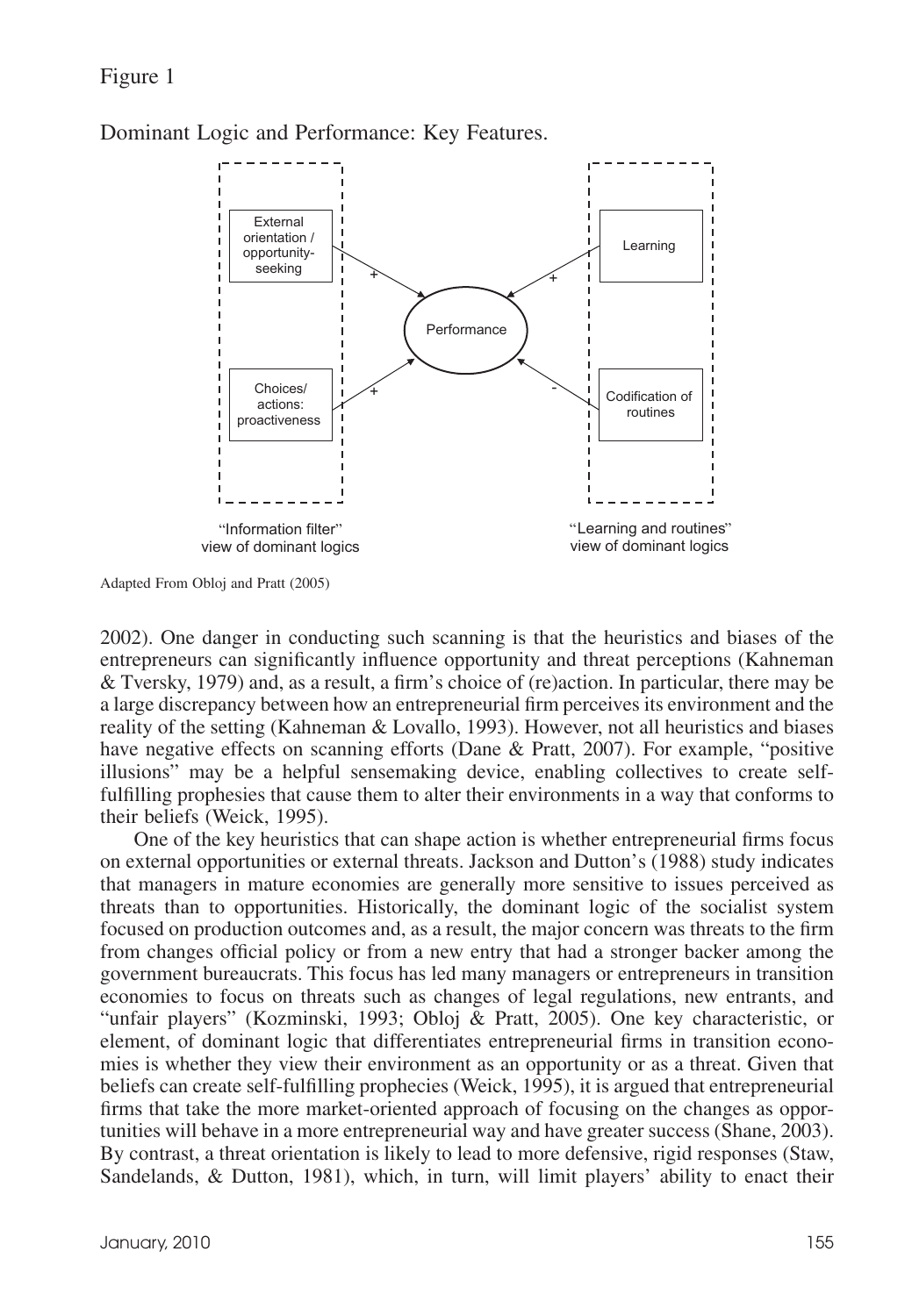environment in a flexible, entrepreneurial fashion and could consequently harm performance. Thus, we argue:

**Hypothesis 1:** An entrepreneurial firm's adoption of an external, opportunityseeking orientation will lead to superior organizational performance.

A recurring question in organizational theory concerns how organizations evolve and adapt to their environment. Two opposite views suggest that organizations are either mostly dependent upon their environment or that they can actively enact and shape it. A similar distinction exists in entrepreneurship theory that distinguishes between focus on discovery versus creation of opportunities in entrepreneurial behavior (Alvarez & Barney, 2007). More broadly, research on organizational change suggests that such change is often constrained, path dependent, and therefore not entirely driven by choice, imagination, or creativity (March, 1994, 1996). However, others argue that within these imposed limitations, agency can be expressed in the sense that choices and actions can be undertaken, not only as a direct response to environmental pressures, but also, more proactively, as a part of the search, exploration, and opportunity-creation processes (Smith & Cao, 2007).

As we discussed above, worldviews and other information filters can shape how firms see their environment and how they *act* on that environment. However, it was also noted that a key distinction in strategic mind-sets is between being proactive versus being reactive. Connecting these points, Talke (2007, p. 79) argues that a proactive strategic orientation not only helps with opportunity seeking, but also with acting "in anticipation of future demand" as well as with having the ability to "exploit emerging opportunities." In addition, there is support for the impact of proactiveness on firm growth and profitability (Talke; Venkatraman, 1989). Extrapolating from this research, we argue that a proactivity of entrepreneurial firms should be particularly important in transition economies for at least two reasons. First, because resources in those economies are limited and unevenly distributed (Bruton & Rubanik, 2002; Meyer & Peng, 2005), proactive behavior is an effective way to discover, evaluate, and acquire such scarce resources—especially those resources that may not be directly related to one's current business plans (Talke; Venkatraman). By contrast, reactive strategies may be inefficient as they narrow the perceptual field only on those conditions that directly impact the firm, thus limiting opportunistic searchers. Second, being proactive leads to experimenting (Miles & Snow, 1978), and from a cognitive/sensemaking perspective, those who experiment and proactively engage with their environment should not only form more effective and "expert" complex cognitive maps (Dane & Pratt, 2007), but should also more effectively be able to enact their environments (Weick, 1995). Thus, taken together, we propose:

**Hypothesis 2:** An entrepreneurial firm's high level of proactiveness will lead to superior organizational performance.

Organizational capacity to learn and translate knowledge into action is crucial to firm performance in emerging economies (Lyles & Salk, 2007; Uhlenbruck, Meyer, & Hitt, 2003) because these economies are largely characterized by high levels of turbulence (Peng, 2003). As a result, the ability to learn from business failures or traumas is particularly important (Levinthal & March, 1993). Research in cognition suggests that for experiences to lead to complex cognitive schema within a particular domain, a "kind" learning structure must exist (Hogarth, 2001). Kind learning structures mean that one must be provided with fast feedback and that the consequences for errors must be significant. Extrapolating to this research, firms that are able to recall and learn from dramatic failures—a significant outcome—should make stronger links between their actions and the consequences of those actions. The net result is that firms become more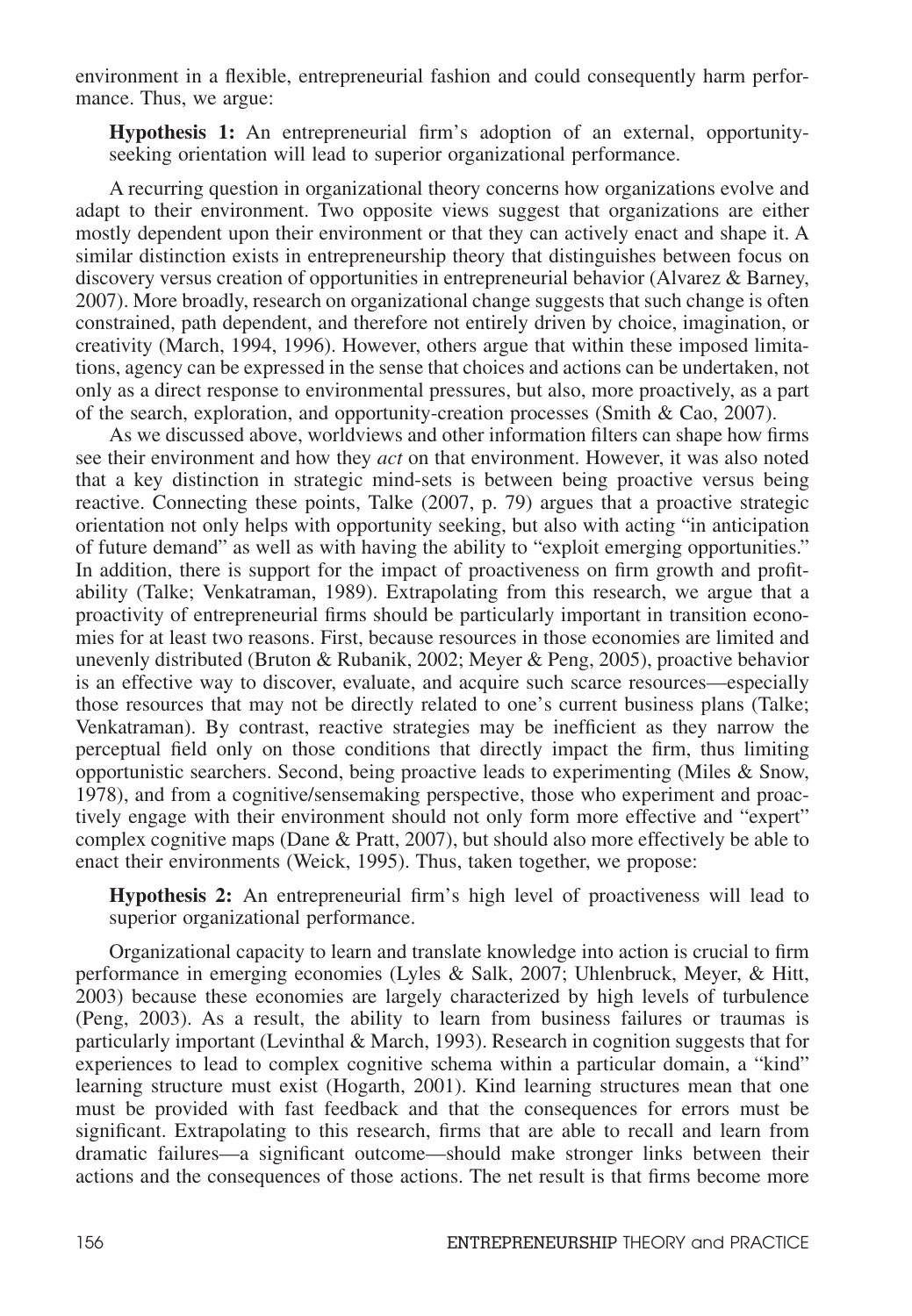"expert," their strategic orientations become more complex, and their actions become more effective (Dane & Pratt, 2007). In organizational terms, this means that top entrepreneurial managers who can recall failures are more likely to effectively learn from them (i.e., can transform lessons from these experiences into organizational-wide learning via structural or procedural changes); consequently, these managers are more likely to develop mind-sets that lead to effective decision making. Thus, we propose:

**Hypothesis 3:** Higher ability to recall and learn from dramatic failures and successes by an entrepreneurial firm will lead to superior organizational performance.

Empirical evidence confirms that organizational learning and adaptation involve development of routines and standard operating procedures (Van De Ven & Poole, 1995). Thus, organizations develop routines guiding allocation of resources, formulating and coordinating execution of business strategy, and setting and monitoring performance targets (Grant, 1988). Over time, organizational actions become well-structured and involve application of well-developed routines to appropriate internal or external contingencies (March, 1994), thus improving organizational performance. Routines, however, have their distinctive traps. As organizations codify their experience into routines, they tend to engage predominantly in activities at which they feel more comfortable, thus inhibiting experimentation and exploration, shortening their time horizon, and ignoring a larger picture of an environment (Levinthal & March, 1993). Therefore, it seems crucial in emerging, high-velocity markets that successful organizations do not overly codify their learning.

Learning demands flexibility of organizational design. Therefore, we would expect that successful entrepreneurial firms in emerging economies should be selective in the creation of their routines and to bend the rules as necessary. Firms are known to create routines through trial and error (March, 1996). However, firms that are successful will ultimately develop flexible organizations where formalization and standardization are limited. That is, these firms are more likely to codify routines in a "patch-to-patch" manner rather than in a "thin-to-thick" manner (Siggielkov, 2002). Thus, Obloj and Pratt (2005) found that successful managers will also principally codify routines for pragmatic reasons (e.g., change in the legal environment). Their counterparts in unsuccessful firms were more likely to be motivated by a lack of trust—both of their competitors and their own employees—which leads to an increase in the codification of routines across multiple domains. In sum, we argue that the organizations that will be the best codifiers of routines will be actually the least successful. Therefore, we argue:

**Hypothesis 4:** Low levels of codification of organizational routines by an entrepreneurial firm will lead to superior organizational performance.

## **Methods**

This research employs a field-based survey to examine this topic. One of the crucial problems in doing research in Central Europe is a lack of good and reliable databases. In a search for a database that would meet the goal of our research, we decided to choose as a sample an entire population of firms nominated between 1999 and 2004 by a respected Polish business magazine, *Puls Biznesu (The Pulse of Business)*, as Polish "Successful Antelopes." These are small and middle-size (SME) private firms established between 1990 and 1999, with sales between \$1 million and \$80 million, that were profitable and growing in terms of revenues for 2 consecutive years before the date of ranking. The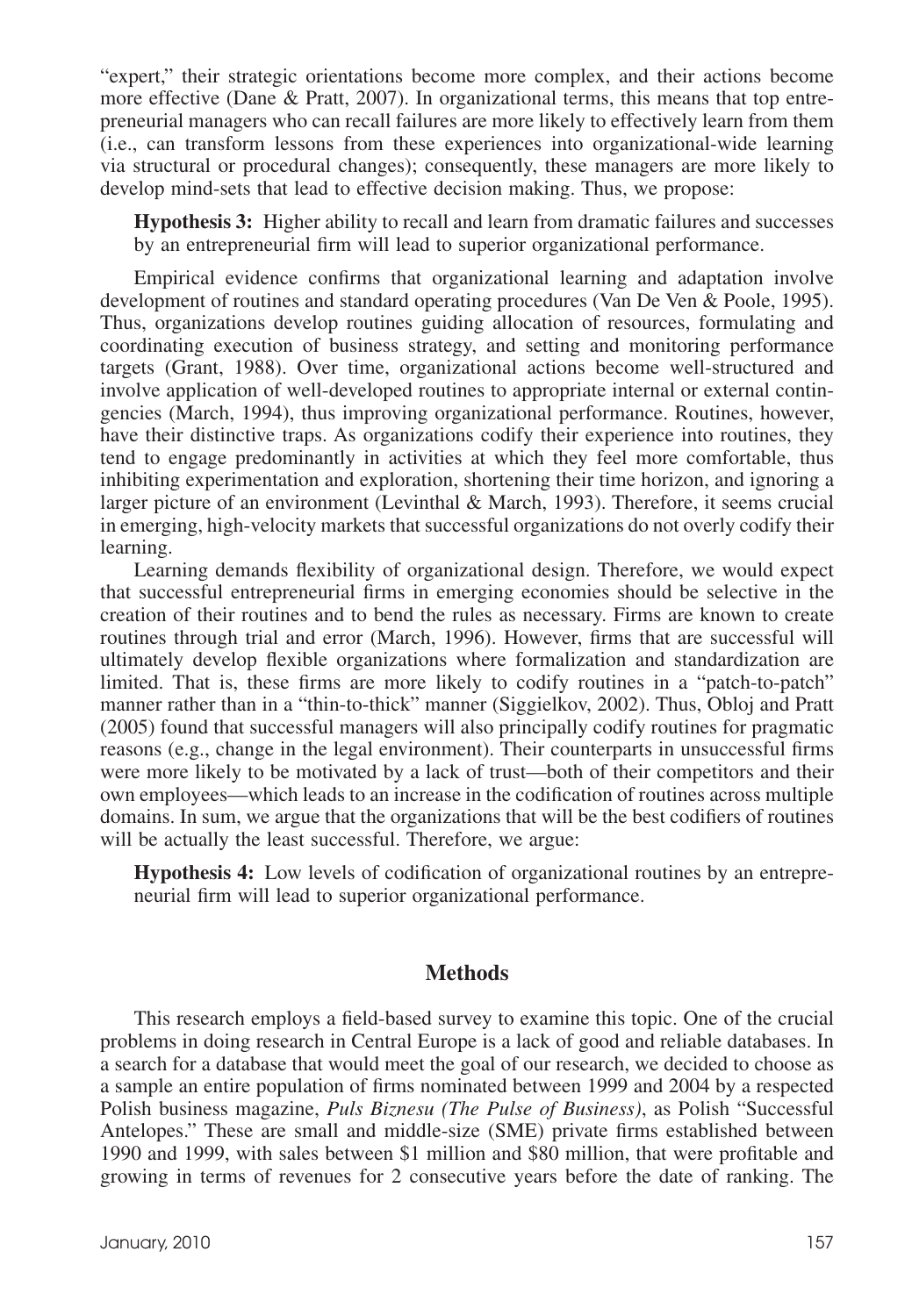database was developed by *Puls Biznesu* with the help of consulting and research institute *Coface Intercredit Poland*. All of those firms in the sample can be considered relatively good performers; however, within this list, success varied widely. Moreover, this listing offered one of the most complete listings of entrepreneurial firms. Thus, while performance may be slightly truncated in this population, this also sets up a rather conservative test of our hypotheses.

We have further chosen from this database only firms that were established between 1989 and 1995. We chose a subsample of the total population for two reasons. First, we wanted to ensure that firms in our sample were operational for several years so that their dominant logic could be established and have an impact on performance. Second, we wanted to restrict the environmental differences under which the dominant logic of different firms evolved. Failure to do so could have introduced a serious endogeneity issue into our analysis. This process yielded 653 firms. The sample represented a broad range of industries including the following: media, food and beverages, consulting and market research, efficacy construction materials, outsourcing (providing facility management, catering, and cleaning services), and tourism.

The data collection procedure comprised four phases. In phase one, we developed the measurement scales based on a literature review. We then interviewed top executives of comparable entrepreneurial firms—not in our sample—as a pilot qualitative study to validate the items in those scales. We then pretested the scales with academics and executives to ensure clarity and unidimensionality of the measures. These pretests lead to several revisions in our questionnaire. In phase three, we mailed the final survey to all CEOs (*"prezes"*) of the 653 firms in the data set. Following the Total Design Method (TDM) by Dillman (1978), we mailed the follow-up letter and a replacement questionnaire, with a reminder telephone call between the first and second mailing to all non-respondents. Considerable effort was expended to ensure reliability of the data. In particular, guidelines provided by Huber and Power (1985) were closely followed. In total, 102 questionnaires were returned—60 after the first mailing and 42 after the second mailing. Out of those, four were dropped due to the large number of missing values. Our final response rate of 16% is comparable with other large-scale questionnaire-based studies (Capron & Pistre, 2002; Weinstein & Obloj, 2002). Non-response bias was analyzed with regard to industry, type of environment, and intensity of rivalry. No significant bias in responses was found. We also compared the early respondents and late (second mailing) respondents, and found no significant differences in industries represented or in the distribution of answers. In 78 cases, the CEO of the firm completed the evaluation, and in 20 cases, it was a member of the executive board (chief financial officer, sales or marketing director). An analysis of respondents' position and tenure in the company did not indicate any bias in their responses.

#### **Dependent Variable**

The dependent variable was organizational performance, as reported by the respondents. The use of subjective measures is a valid alternative when objective measures are not obtainable (Venkatraman & Ramanujam, 1987), and they are often used while studying emerging economies (Steensma, Barden, Dhanaraj, Lyles, & Tihanyi, 2008). Consequently, we used subjective evaluations of firms' revenues, profits, quality of offering, and market share (during the last 2 years) versus major competitors on the 5-point Likert-type scale from "smaller than competitors" to "higher than competitors" evaluations. In order to differentiate between higher and lower performing firms, we created a binary variable—LEADER. To qualify as a leader or a high performer, firms had to have all of the following characteristics: higher revenues, profits, quality of offering, and market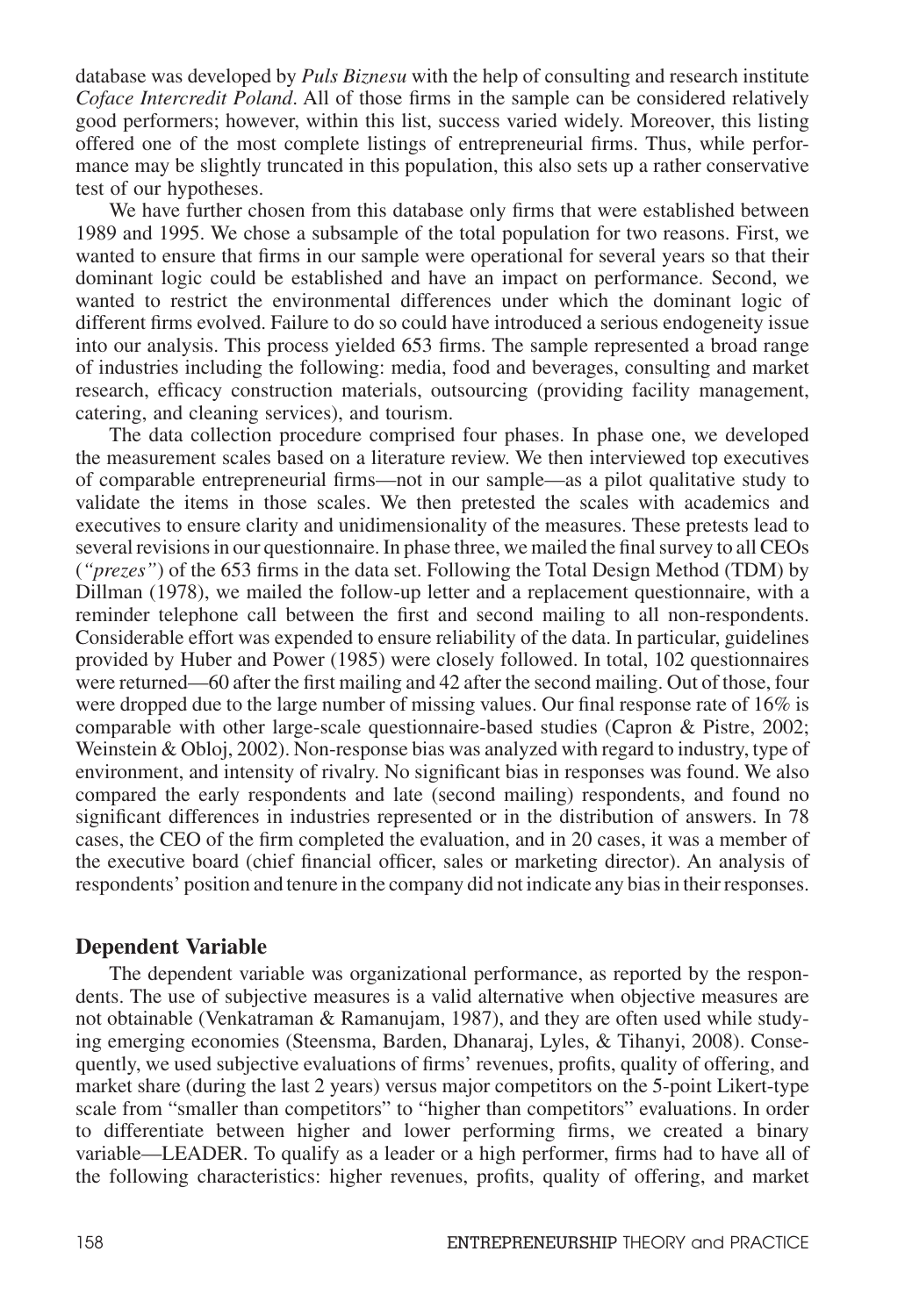share than their competitors. Relying on multiple comparative performance measures also ensured attenuating the single-respondent bias. This algorithm enabled us to divide our population into two groups: a relatively small set of leaders  $(n = 24)$  and a larger group of others  $(n = 74)$ .

## **Independent Variables**

A 22-item, 5-point Likert scale was used to measure four characteristics of dominant logic. Our first three independent variables: opportunity-seeking (OPP-SEEK), proactiveness (PROACT), and learning (LEARN) were measured as the average of five items. The last variable, routines (ROUTINE), was measured by seven items of the questionnaire. The ROUTINE variable was reverse-coded so that a high value of this variable corresponds to a low level of routinization of procedures within organizations. The complete listing of survey questions is attached in Appendix 1. We tested the measurement model by examining each of the item's reliability, internal consistency, and discriminant validity. The Cronbach's coefficient alpha for all of our measures exceeded the level of 0.60. In order to assess the discriminant validity, we followed the procedure recommended by Fornell and Larcker (1981). The criterion stating that the correlation between any pair of constructs is less than the square root of the average variance extracted of these two constructs is met for all pairs of scales.

#### **Control Variables**

We included three control variables in the analysis. Industry (INDUSTRY) was controlled for because of its potential influence on organizational practices and because it is a surrogate of environmental forces (Porter, 1980). We therefore include in our analysis 12 dummies for each industry in our sample. The other control variable was type of competition (in terms of local competitors versus local and foreign competitors— COMPETITION), because former studies found that the presence of foreign competitors strongly influences a firm's behavior (Kosova, 2008). Finally, following Porter, we included type of business environment (ENVIRONMENT) defined as fragmented, transitory, or mature, because it influences firms' performance and strategies. As all of the firms in the sample are classified as SMEs (having between 50 and 250 employees), we did not treat size as a control variable.

Descriptive statistics for all variables along with correlation tables are reported in Table 1. As seen in Table 1, our measures were not strongly correlated, with the largest correlation between items being only  $0.21<sup>2</sup>$  Only routines and proactiveness were significantly correlated at the 0.05 level.

To test hypotheses 1 through 4, our measure of performance was regressed on our four measures of dominant logic elements: opportunity-seeking, proactiveness, learning, and routines.

Due to heteroscedastic structure of the error term arising with the use of linear probability models on the binary dependent variable, a binary logistic regression was chosen as an appropriate method of data analysis to obtain the maximum likelihood estimates of the coefficients (Greene, 2003). The likelihood ratio approach was adopted because it provides the researcher with a readily interpretable predictive value as well as because it carries more power than the Wald statistic as the value of a regression

<sup>2.</sup> This assertion was further confirmed by the discriminant validity analysis. None of the variance inflation factors exceeded 1.7.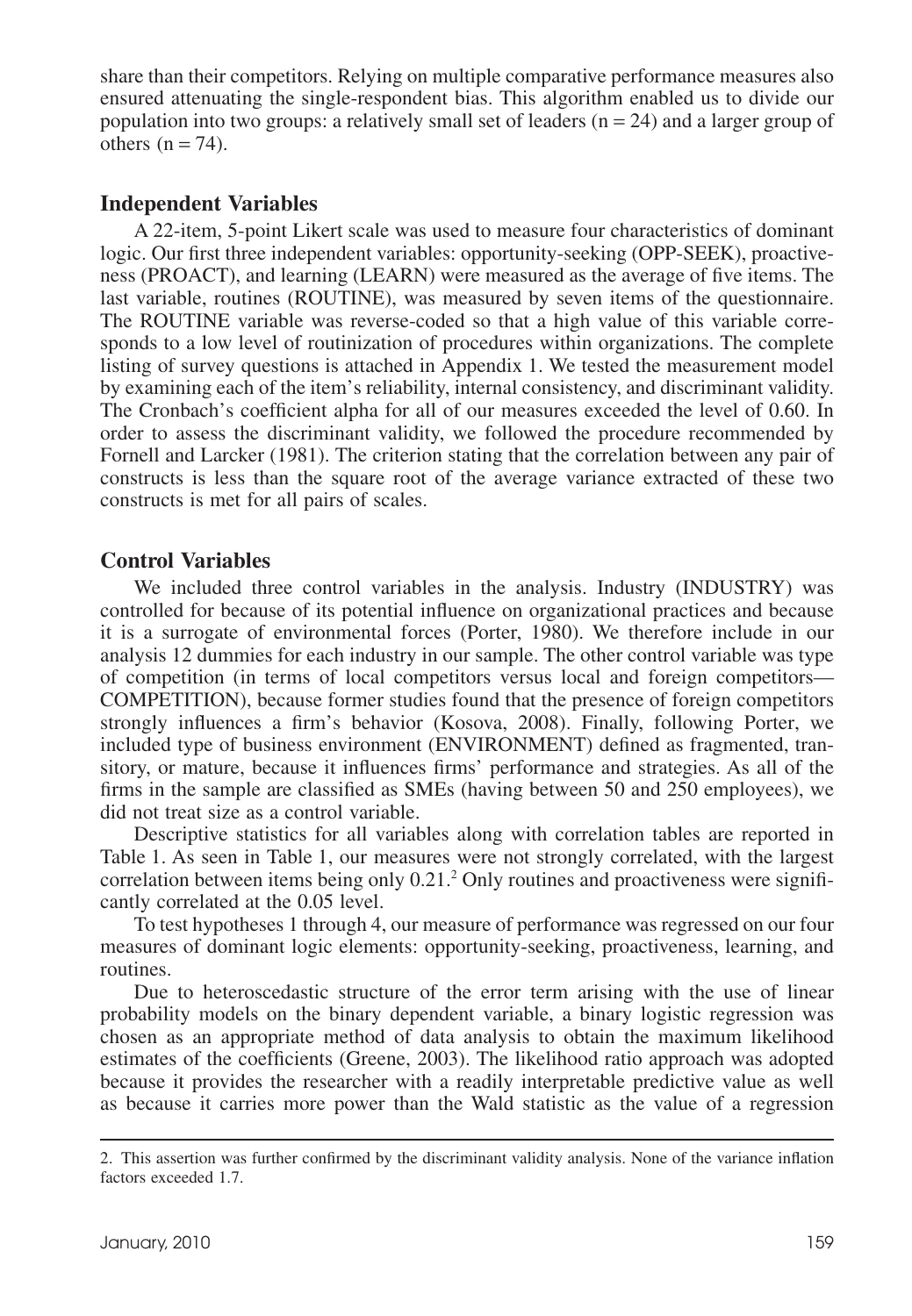| ۱.     |
|--------|
| ſ<br>٢ |
|        |

| s<br>S   |
|----------|
|          |
| くうい<br>ı |
|          |
| i        |

| ariables                                      | <i>Ainimum</i> | aximum | Mean                                                                                                                                                                                                                           | $\overline{\text{SD}}$ | <b>LEARN</b>                                                                                                             | OPP-SEEK            | PROACT                           | <b>ROUTINE</b> | ENVIRONMENT        |
|-----------------------------------------------|----------------|--------|--------------------------------------------------------------------------------------------------------------------------------------------------------------------------------------------------------------------------------|------------------------|--------------------------------------------------------------------------------------------------------------------------|---------------------|----------------------------------|----------------|--------------------|
|                                               |                |        |                                                                                                                                                                                                                                |                        |                                                                                                                          |                     |                                  |                |                    |
| LEARN                                         | 2.50           |        |                                                                                                                                                                                                                                |                        |                                                                                                                          |                     |                                  |                |                    |
| OPP-SEEK<br>PROACT<br>ROUTINES<br>ENVIRONMENT | $\ddot{5}$     |        | $7, 8, 7, 8, 7, 8, 7, 8, 7, 8, 7, 8, 6, 7, 8, 7, 8, 6, 7, 8, 7, 8, 7, 8, 7, 8, 7, 8, 7, 8, 7, 8, 7, 8, 7, 8, 7, 8, 7, 8, 7, 8, 7, 8, 7, 8, 7, 8, 7, 8, 7, 8, 7, 8, 7, 8, 7, 8, 7, 8, 7, 8, 7, 8, 7, 8, 7, 8, 7, 8, 7, 8, 7, 8$ | 0.588960               | $\frac{1}{0}$<br>$\frac{1}{0}$<br>$\frac{53}{0}$<br>$\frac{36}{0}$<br>$\frac{36}{0}$<br>$\frac{36}{0}$<br>$\frac{36}{0}$ |                     |                                  |                |                    |
|                                               | 80             |        |                                                                                                                                                                                                                                |                        |                                                                                                                          |                     |                                  |                |                    |
|                                               | 2.14           |        |                                                                                                                                                                                                                                |                        |                                                                                                                          | $\frac{134}{0.097}$ | $\frac{1}{11}$<br>0.211*<br>0.03 |                |                    |
|                                               | $\odot$        |        |                                                                                                                                                                                                                                |                        |                                                                                                                          |                     |                                  | $\frac{1}{3}$  |                    |
| <b>COMPETITION</b>                            | S              | 3.00   |                                                                                                                                                                                                                                |                        |                                                                                                                          |                     |                                  |                | $\frac{1}{0.28}$ * |
|                                               |                |        |                                                                                                                                                                                                                                |                        |                                                                                                                          |                     |                                  |                |                    |
|                                               |                |        |                                                                                                                                                                                                                                |                        |                                                                                                                          |                     |                                  |                |                    |
|                                               |                |        |                                                                                                                                                                                                                                |                        |                                                                                                                          |                     |                                  |                |                    |

*Note:* Valid N = 98. \* Significant at the 0.05 level.

*Note:* Valid N = 98.<br>\* Significant at the 0.05 level.<br>OPP-SEEK, opportunity-seeking: PROACT, proactiveness; LEARN, learning; SD, standard deviation. OPP-SEEK, opportunity-seeking; PROACT, proactiveness; LEARN, learning; SD, standard deviation.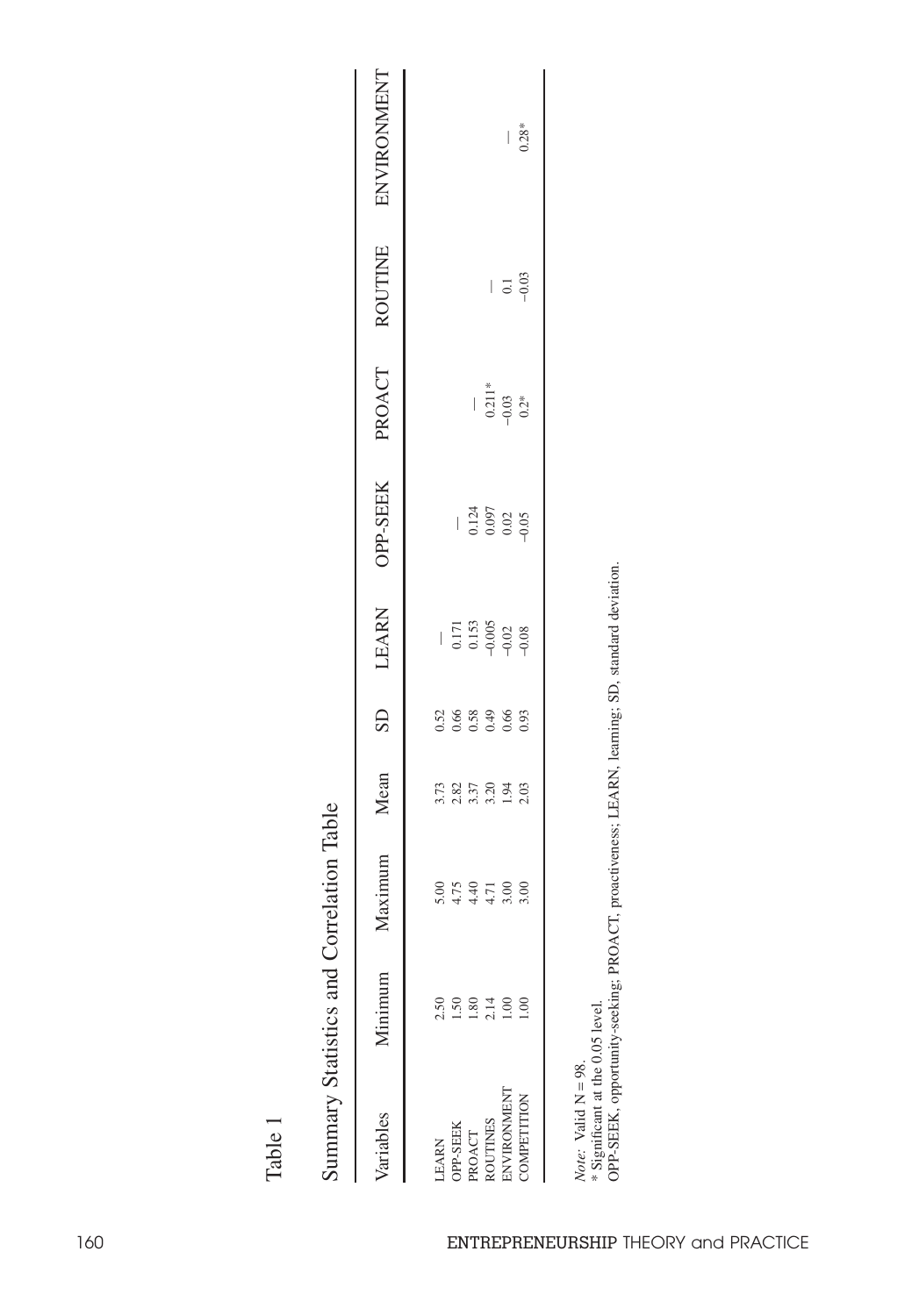coefficient increases (Daily & Dalton, 1994; Norusis, 1990). We have constructed two models. A fully restricted model incorporates only the control variables. A fully unrestricted model includes all control variables along with the hypothesized effects. These models are compared with the baseline, with a constant only effect. We predicted that the highest performers in terms of revenues, profits, quality of offerings, and market share (LEADERS) will have dominant logics characterized by specific characteristics: high level of opportunity-seeking cognitive approach, high level of proactiveness, high learning skill, and low level of codification of routines.

## **Results**

The results of three regression models are presented in Table 2.

Due to the highly asymmetric distribution of the dependent variable, the baseline model's log likelihood is fairly low, with maximum chance criterion (when all firms are assumed to be non-leaders) allowing for 75.5% accuracy. Model 1, which incorporates only control variables, does not provide any significant improvement over the baseline specification. Model 2 includes postulated relationships and offers a significant improvement in predictive power compared with the baseline model. The improvement in log likelihood is significant at 0.01 level, with the observed chi-squared value of 20.3. In

#### Table 2

| Variables            | Baseline model Model 1 |           | Model 2    |
|----------------------|------------------------|-----------|------------|
|                      |                        |           |            |
| Constant             | $-1.12**$              | $-0.67$   | $-13.61**$ |
|                      | (0.23)                 | (0.89)    | (3.53)     |
| <b>OPP-SEEK</b>      |                        |           | $0.91*$    |
|                      |                        |           | (0.59)     |
| <b>PROACT</b>        |                        |           | 1.344*     |
|                      |                        |           | (0.59)     |
| <b>LEARN</b>         |                        |           | 0.176      |
|                      |                        |           | (0.57)     |
| <b>ROUTINE</b>       |                        |           | $1.46*$    |
|                      |                        |           | (0.59)     |
| <b>COMPETITION</b>   |                        | 0.16      | 0.21       |
|                      |                        | (0.26)    | (0.30)     |
| <b>ENVIRONMENT</b>   |                        | $-0.42$   | $-0.56$    |
|                      |                        | (0.38)    | (0.43)     |
| <b>INDUSTRY</b>      |                        | Included  | Included   |
| Log-likelihood ratio | $-54.55$               | $-53.857$ | $-44.409$  |
| Chi-squared          |                        | 1.39      | $20.29**$  |

Logistic Regression Analysis of the Impact of Dominant Logic on Performance

*Note:* Standard errors in parentheses. Observations = 98.

\* Significant at 0.05 level.

\*\* Significant at 0.01 level.

OPP-SEEK, opportunity-seeking; PROACT, proactiveness; LEARN, learning.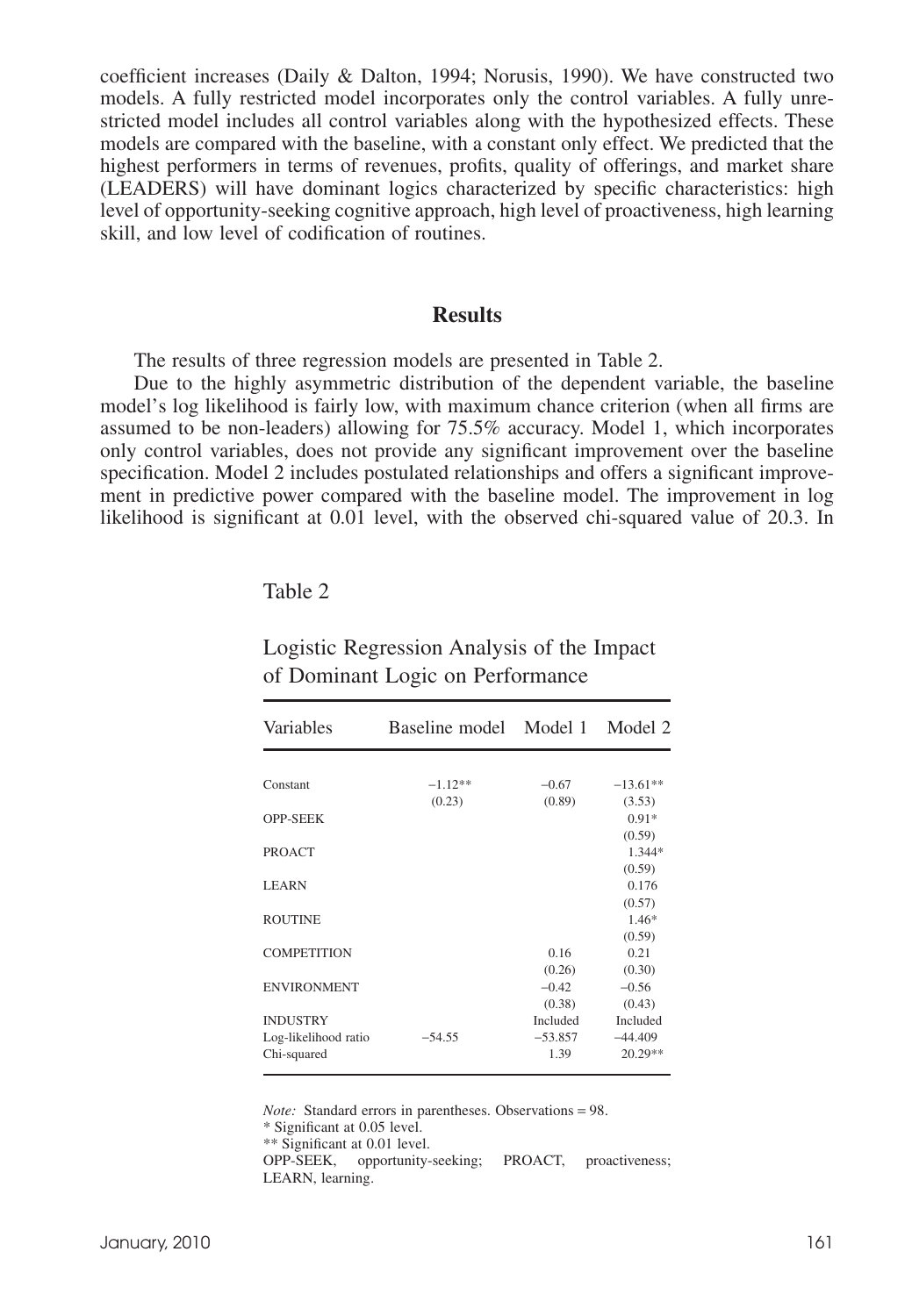addition, this model offers a 70% positive predictive value (leaders classified as leaders) and an 80.7% negative predictive value (non-leaders correctly classified).

We find strong support for three out of four hypothesized effects. As postulated in hypothesis 1, there is a strong positive relationship between the firms' external, opportunity-seeking orientation and their performance indicated by a positive coefficient on the OPP-SEEK variable, significant at 0.05 level. This suggests that firms that are opportunity-driven view competitive actions as a challenge and motivational factor, look into the future with optimism, and have better performance than firms that focus on problems and threats. These results provide support for the assertion that threat and opportunity focus do not follow the same cognitive rules (Jackson & Dutton, 1988).

Also, as predicted by hypothesis 2, there is a strong positive relationship between the firms' proactiveness and their performance. The coefficient on the PROACT variable is positive and significant. Leaders in every industry, type of environment, and competitive situation are more willing to take chances, experiment, and start new ventures. Laggards are conservative and focus on doing better in performing in areas where they are already entrenched, thus limiting their chances to exploit fleeting opportunities.

Hypothesis 3 predicted that organizational learning, the third element of our proposed dominant logic, should lead to higher performance. We do not find support for this hypothesis. While the results are in the right direction (positive coefficient on learning variable), the relationship is not statistically significant.

Finally, hypothesis 4 anticipated a positive relationship between a low degree of routine codification and firm performance. As predicted, the regression coefficient on ROUTINE variable is positive (reverse-coded) and highly significant. High performers did not develop as many elaborate routines and procedures over time as relative laggards. While such organizations must—at some level—ultimately formalize and standardize some of their operations, they appear to do so to a lesser degree than companies with average performance.

## **Discussion**

As we have noted, the concept of dominant logic has proven to be theoretically attractive but has rarely been empirically studied because of lack of clear theoretical framework and operationalization. Building from two main views of dominant logic as (1) information filter, and (2) routine codification and learning, we integrated these two streams of research and operationalized them as four interconnected elements (external opportunity orientation, proactiveness, learning, and codification of routines). The objective of this article was to demonstrate the link between the four elements (two from each view) of dominant logic and a firm's performance. This research confirmed the significance of three of those elements to entrepreneurial success in an emerging economy. In doing so, we provide the critical "first test" of the inductive study of dominant logics by Obloj and Pratt (2005). More generally, our study shows that the concept of dominant logic, in spite of all the problems with its operationalization for empirical research (von Krogh et al., 2000), can be useful in understanding firm performance and success.

Our study contributes to existing literature in two additional ways. First, it shows what kind of dominant logic serves an important, intangible resource of an entrepreneurial firm. The fast-paced environments of transition economies are neither rich in tangible resource nor offer stable institutional support to entrepreneurial firms (Meyer & Peng, 2005). Hence, to successfully compete, intangible resources become critical. Moreover, some intangible resources that are plentiful in mature markets, such as brands, reputation,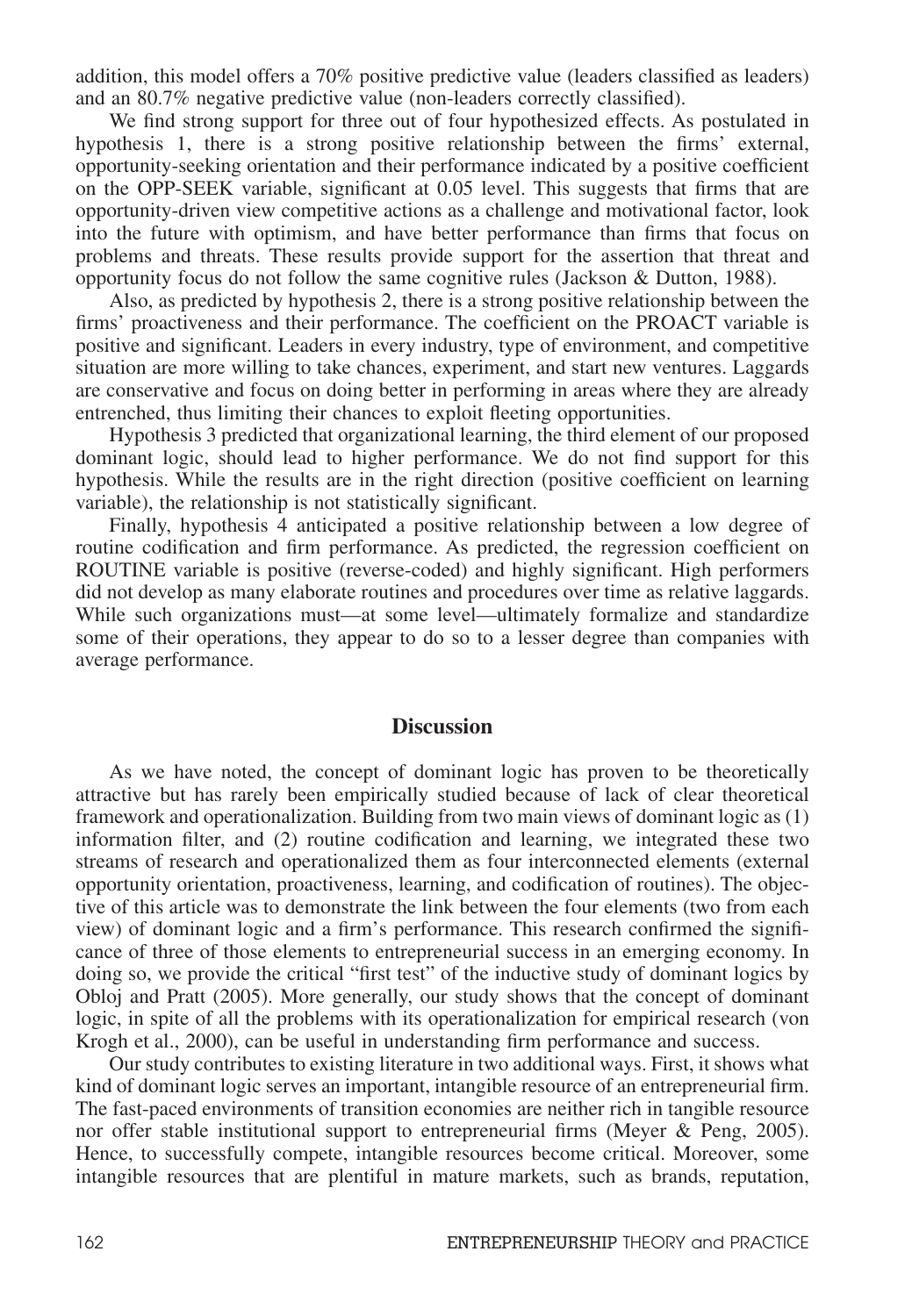knowledge, or know-how, are still underdeveloped in transition economies—and such resources form very slowly. These conditions reinforce the importance of dominant logic as a key intangible resource. The most significant finding of our study, therefore, is the relationship between dominant logic elements and firm performance. Our results suggest that only dominant logic that promotes (1) constant opportunity-seeking, (2) experimentation, and (3) flexible organizational design becomes a strategic, intangible resource for a new venture in an emerging economy.

Second, our study provides insight into ongoing debate about the appropriate fit between knowledge structures, environments, and performance of a firm (Nadkarni & Narayanan, 2007). Researchers in cybernetics and managerial cognition argue that a firm's mind-set should reflect the complexity of the firm's environment; in our sample, this means that this alignment allows decisions and actions to be well adapted with the dynamic, complex, and situation-specific conditions of turbulent environments (Nadkarni & Narayanan; Weick, 1995). The lack of proper fit between complexities of knowledge structures and environmental forces results in management failure to recognize important trends and changes in the environment, and prevents firms from the effective utilization of resources and capabilities. Researchers with a more managerial perspective, by contrast, advocate a radically different view. They argue that simple knowledge structures that consist of few simple rules (Eisenhardt & Martin, 2000; Witz, Mathieu, & Schilke, 2007) have distinctive advantages in complex, fast-paced environments. This is because simple knowledge structures promote fast and direct actions that are crucial to the development of temporary competitive advantages (Baum & Wally, 2003), and also focus managers' attention on the most important issues at hand.

Our study offers a dynamic, resource-based view insight into this tension. The dominant logic of the best performers in an emerging economy consists of few simple routines, but they offer a vast complexity of possible adaptive actions. Constant scanning for opportunities, proactive experimentation, and flexible organizational design allows managers and entrepreneurs to keep firms open to multiple possibilities, adapt to fast changes, and allow thorough exploration (March, 1996) to develop diverse resources. Recent studies recognize that the resource diversity that follows from exploration is an important factor of organizational performance (Nadkarni & Perez, 2007). It works as an insurance against a lack of predictability produced by a limited institutional infrastructure of emerging economies. That is, when firms can bring to bear a variety of resources, they may be able to respond better to a diversity of environmental needs. Similarly, resource diversity enables firms to respond faster and more effectively to unpredictable and diverse opportunities in high-velocity emerging markets. That is, by making the firm more open to multiple possibilities, it increases managers' chances to identify and enact strategic choices. However, as markets mature and develop patterns, trends and institutions limit any firm's chance to make the environment endogenous and alter it significantly; as a result, the effectiveness of different modes of dominant logics should significantly change toward more complex schemas and structured organizational design that allow better prediction, controls, and effective exploitation of developed resource base (Wiltbank, Dew, Read, & Sarasvathy, 2006).

There are limitations that should be acknowledged to accurately interpret the results of this research. First, due to the constraints of cross-sectional studies, our results only suggest statistically significant relationships of elements of dominant logic and performance, and not causality. Second, the study is based upon a relatively small, diversified sample of SMEs and a relatively straightforward statistical analysis. Therefore, we do not claim that our findings can be generalized to all firms, in all types of markets, in all countries. However, our claims to generalizability to emerging econonomies are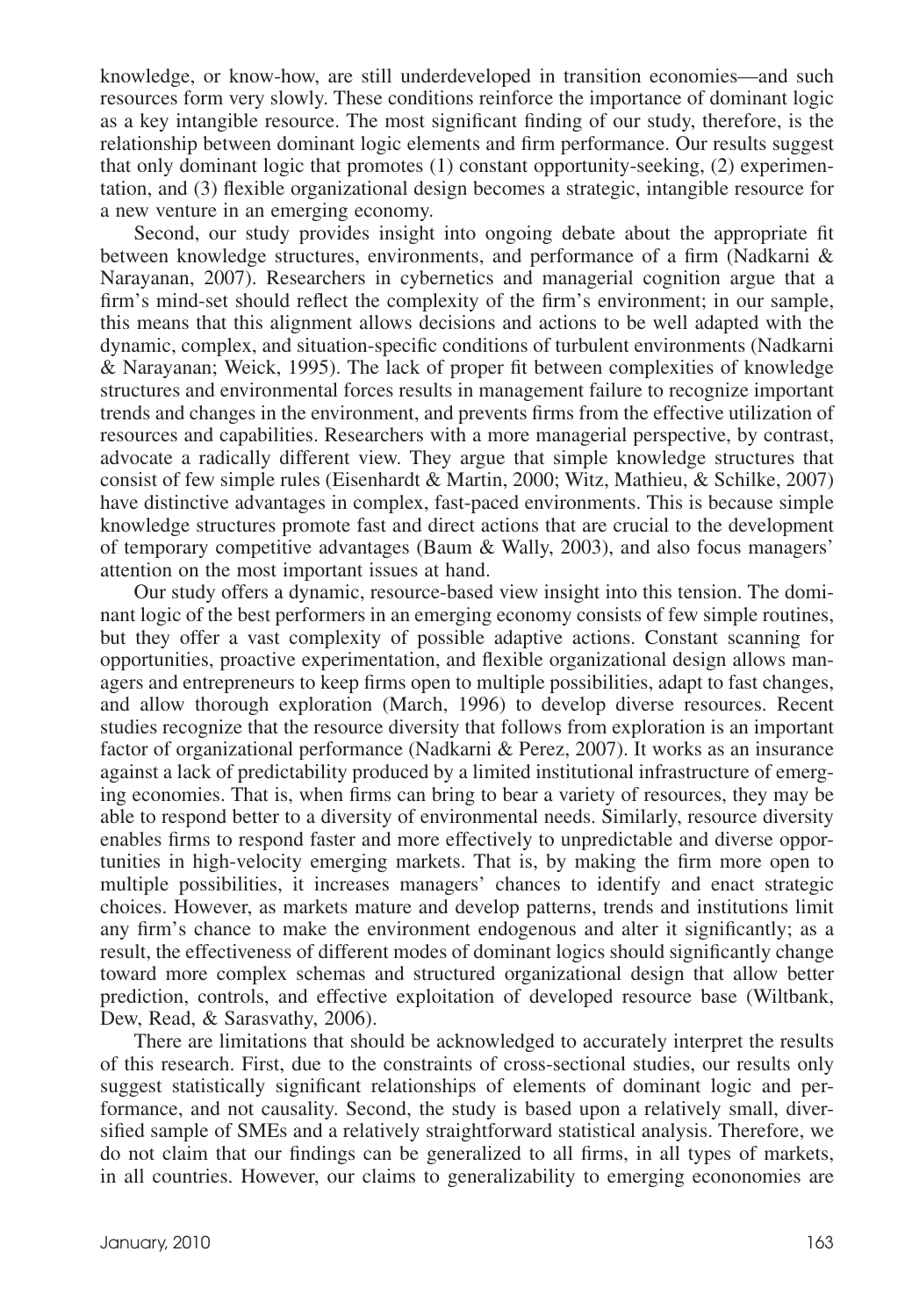strengthened given the similarity in our findings and that of earlier inductive work. Moreover, we believe that our operationalization of dominant logics, and our empirical findings related to the link between components of dominant logic and firm's performance have a strong conceptual appeal, and pave the way for their verification in different contexts. Given the preponderance of dominant logic studies in North American and Western European markets, and in stable markets, we especially hope to see additional work in a broader range of countries and markets.

#### **Suggestions for Future Research**

Future research should continue to refine the operationalization of dominant logic in order to identify more precisely relations between its major components. For example, one possible explanation for the limited importance of organizational learning in our study is the possibility that some significant effects of learning may be tacitly taken into account in the constructs of proactiveness and codification of routines. Proactiveness is based upon experiments, innovativeness, and clear priorities. And as results are fed back into the process, organizations may learn to adopt more refined courses of proactive action. Moreover, learning is a natural driver of codification of routines. Given the low correlation between learning and the other elements (see Table 1), we offer two additional and alternate explanations of our "non-finding." First, since we chose relatively highperforming companies for our sample, it may be that learning plays a bigger role in differentiating relatively successful firms from firms that are barely surviving or are failing. Second, it may be that the turbulent environment of an emerging economy limits the potential for learning and its usefulness. Effective experiments and actions become outdated quickly, and neither repetitions nor benchmarking works well. It is therefore possible that a value of learning is contingent upon the type of environment and that learning is more critical to organizational success in slower, more mature markets. We had the advantage of building from an inductive study that was tailored for a specific, highly turbulent, emerging market. However, research that examines different markets may need to verify the veracity of the elements we tested, as well as their relationships.

Second, future research should analyze in greater detail how dominant logic develops over time. As noted above, markets mature. How might this influence the nature and type of dominant logics needed for success? Are new elements added? Does the significance of specific elements change? Moreover, entrepreneurial organizations mature. Do the elements that help successful firms at the onset of their life cycle lose their potency over time? How inertial is dominant logic, and does a change of environment and/or lower performance trigger its change? To address these concerns, longitudinal studies (Tripsas & Gavetti, 2000) are needed that should examine in more detail the complex relation between the evolution of dominant logic, organizational environment, and resulting performance.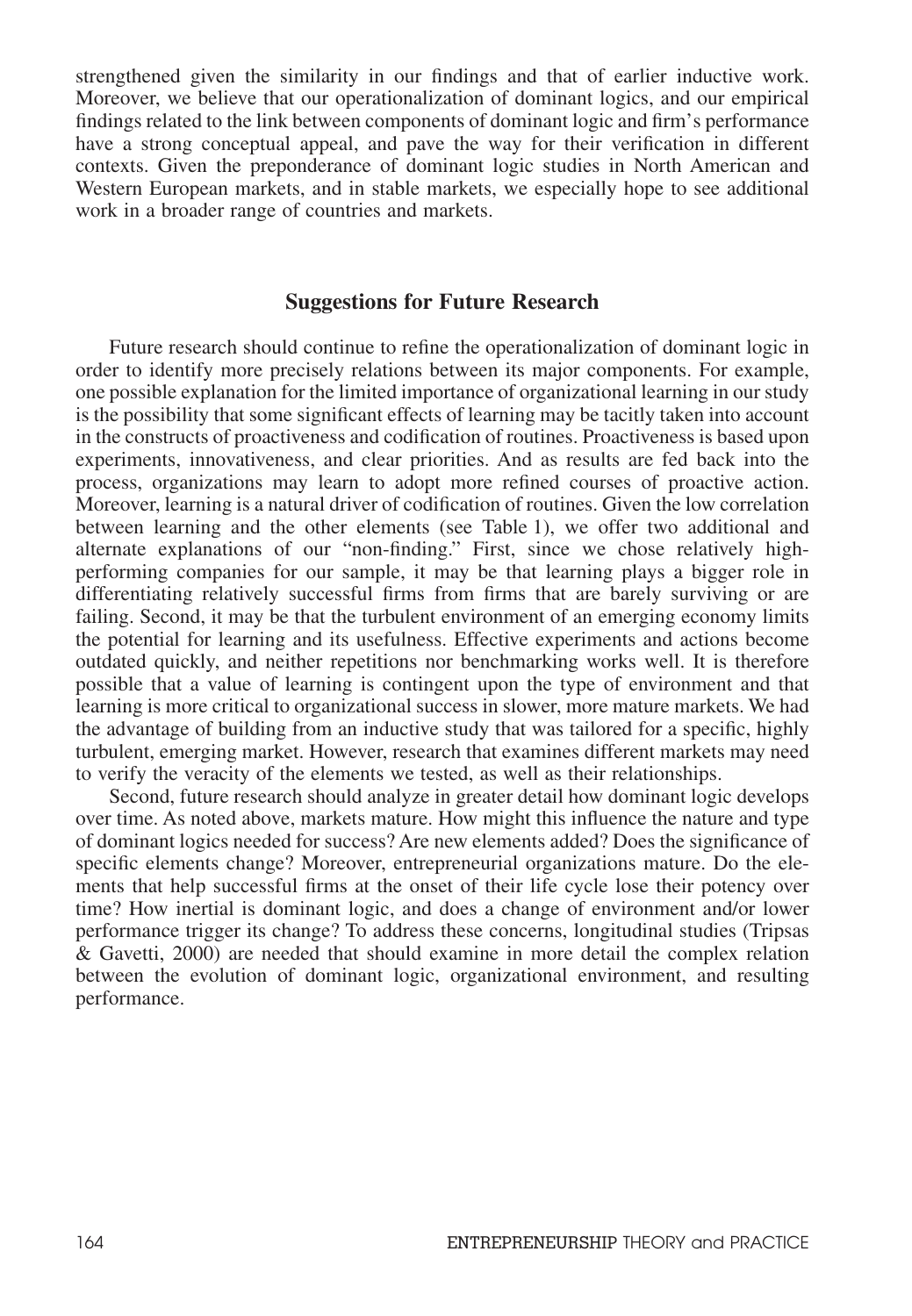# **Appendix 1**

## Survey Details<sup>3</sup> (Questions Marked With \* Were Reverse-Coded)

Proactiveness

Our firm tries to influence direction of changes in our environment Experimentation is the base of our strategy, and many of undertaken actions are initiated with limited formal analysis We often start new initiatives and strategic ventures Implementation of new products has been a priority in our firm for many years now Our employees often experiment in order to find new, innovative ways of action We do not accept high risk of our new ventures\* External orientation Environment of our firm is very complex and difficult to analyze\* Environment of our firm has mainly been the source of opportunities The vision of future of our firm is very optimistic Our competitors are mainly the source of challenges and new initiatives Our competitors sometimes act in a dishonest way that limits our development possibilities\* Routines\* Our monitoring system relies on formal and regular analysis of industry and competitive actions Main decisions in our firm are centralized at the level of the executive board We develop efficient procedures in the early stage of our firm's operation Main processes in the firm are well defined, and responsibilities are clearly allocated We have simple and flat organizational structure\* Our motivational system was developed in a way to force people to act according to instructions Important pieces of information mainly pass through formal channels in our firm Learning Our failures were more a source of frustration than interesting experiences used for firm's improvement\* Communication in our firm was always fast, frequent, but sometimes chaotic We always quickly exit from wrong strategic decisions Our successes are an important source of information and experience for us Since the beginning we develop and improve our business model incrementally

# **REFERENCES**

Alvarez, S.A. & Barney, J.B. (2007). Discovery and creation: Alternative theories of entrepreneurial action. *Strategic Entrepreneurship Journal*, *1*(1–2), 11–26.

Amit, R. & Schoemaker, P.J.H. (1993). Strategic assets and organizational rent. *Strategic Management Journal*, *14*(1), 33–46.

Barney, J.B. (1986). Strategic factor markets: Expectations, luck, and business strategy. *Management Science*, *31*, 1231–1241.

Barney, J. (1991). Firm resources and sustained competitive advantage. *Journal of Management*, *17*(1), 99–120.

Baum, J.R. & Wally, S. (2003). Strategic decision speed and firm performance. *Strategic Management Journal*, *24*(11), 1107–1129.

Bettis, R.A. (2000). The iron cage is emptying, the dominant logic no longer dominates. In J.A. Baum & F. Dobbin (Eds.), *Economics meets sociology in strategic management* (pp. 167–174). Stamford, CT: JAI Press.

Bettis, R.A. & Prahalad, C.K. (1995). The dominant logic: Retrospective and extension. *Strategic Management Journal*, *16*(1), 5–14.

<sup>3.</sup> The scale ranges from strongly disagree (1) to strongly agree (5). Translated from Polish.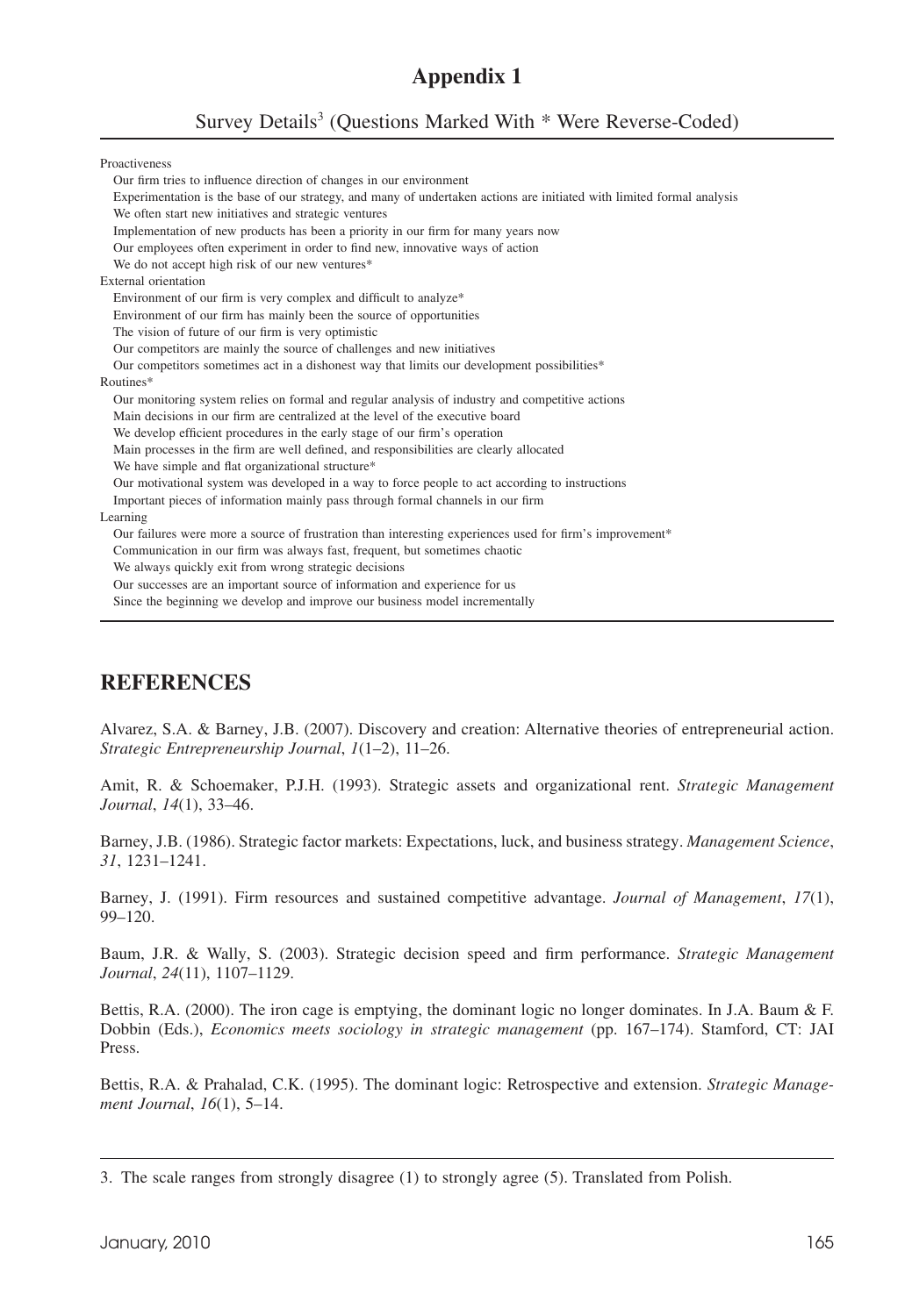Boissot, M. & Li, Y. (2006). Codification, abstraction, and firm differences: A cognitive information-based perspective. *Journal of Bioeconomics*, *7*, 309–344.

Bruton, G.D., Ahstrom, D., & Obloj, K. (2008). Entrepreneurship in emerging economies: Where are we today and where should the research go in the future. *Entrepreneurship Theory and Practice*, *32*(1), 1–14.

Bruton, G.D. & Rubanik, Y. (2002). Resources of the firm, Russian high-technology startups, and firm growth. *Journal of Business Venturing*, *17*(6), 553–576.

Capron, L., Dussauge, P., & Mitchell, W. (1998). Resource redeployment following horizontal acquisitions in Europe and North America, 1988–1992. *Strategic Management Journal*, *19*(7), 631–661.

Capron, L. & Pistre, N. (2002). When do acquirers earn abnormal returns? *Strategic Management Journal*, *23*(9), 781–805.

Carmeli, A. & Tishler, A. (2004). The relationships between intangible organizational elements and organizational performance. *Strategic Management Journal*, *25*(13), 1257–1278.

Daily, C.M. & Dalton, D.R. (1994). Bankruptcy and corporate governance: The impact of board composition and structure. *Academy of Management Journal*, *37*(6), 1603.

Dane, E. & Pratt, M.G. (2007). Exploring intuition and its role in managerial decision making. *Academy of Management Review*, *32*(1), 33–54.

Delmar, F. & Shane, S. (2003). Does business planning facilitate the development of new ventures? *Strategic Management Journal*, *24*(12), 1165–1185.

Dierickx, I. & Cool, K. (1989). Asset stock accumulation and the sustainability of competitive advantage: Reply. *Management Science*, *35*(12), 1504–1511.

Dillman, D. (1978). *Mail and telephone surveys: The total design method*. New York: Wiley.

Eisenhardt, K.M. & Martin, J.A. (2000). Dynamic capabilities: What are they? *Strategic Management Journal*, *21*(10), 1105–1122.

Fornell, C. & Larcker, D.F. (1981). Evaluating structural equation models with unobservable variables and measurement error. *Journal of Marketing Research (JMR)*, *18*(1), 39–50.

Gavetti, G., Levinthal, D.A., & Rivkin, J.W. (2005). Strategy making in novel and complex worlds: The power of analogy. *Strategic Management Journal*, *26*(8), 691–712.

Grant, R.M. (1988). On "dominant logic," relatedness and the link between diversity and performance. *Strategic Management Journal*, *9*(6), 639–642.

Greene, W.H. (2003). *Econometric analysis* (5th ed.). Upper Saddle River, NJ: Prentice Hall.

Gulati, R. & Higgins, M.C. (2003). Which ties matter when? The contingent effects of interorganizational partnerships on IPO success. *Strategic Management Journal*, *24*(2), 127–144.

Hall, R. (1992). The strategic analysis of intangible resources. *Strategic Management Journal*, *13*(2), 135– 144.

Higgins, M.C. & Gulati, R. (2003). Getting off to a good start: The effects of upper echelon affiliations on underwriter prestige. *Organization Science*, *14*(3), 244–263.

Hitt, M.A., Biermant, L., Shimizu, K., & Kochhar, R. (2001). Direct and moderating effects of human capital on strategy and performance in professional service firms: A resource-based perspective. *Academy of Management Journal*, *44*(1), 13–28.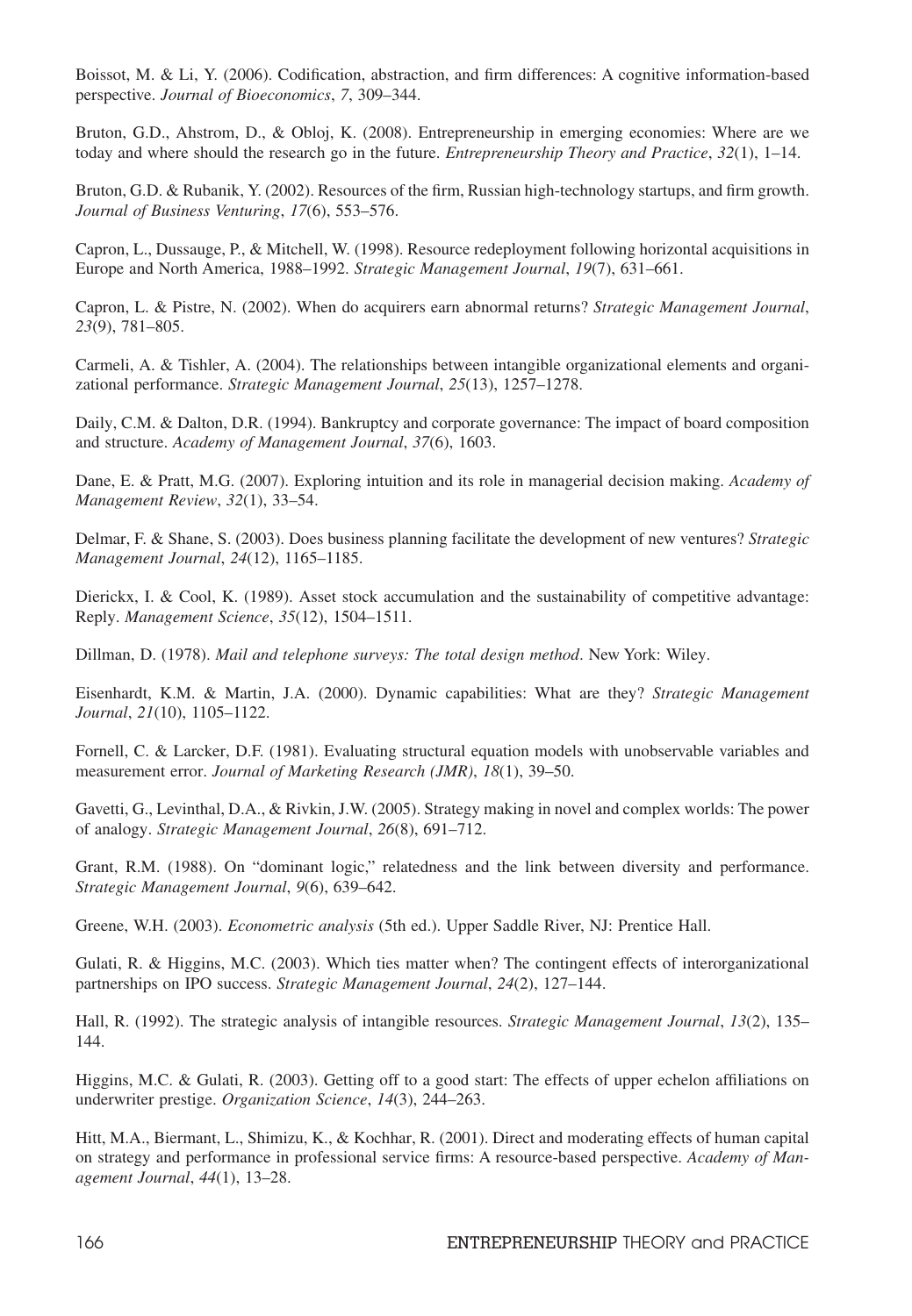Hogarth, R.M. (2001). *Educating intuition*. Chicago: University of Chicago Press.

Huber, G.P. & Power, D.J. (1985). Retrospective reports of strategic-level managers: Guidelines for increasing their accuracy. *Strategic Management Journal*, *6*(2), 171–180.

Huff, A.S. (1982). Industry influences on strategy reformulation. *Strategic Management Journal*, *3*(2), 119–131.

Jackson, S.E. & Dutton, J.E. (1988). Discerning threats and opportunities. *Administrative Science Quarterly*, *33*(3), 370–387.

Kahneman, D. & Lovallo, D. (1993). Timid choices and bold forecasts: A cognitive perspective on risk taking. *Management Science*, *39*(1), 17–31.

Kahneman, D. & Tversky, A. (1979). Prospect theory: An analysis of decision under risk. *Econometrica*, *47*(2), 263–291.

Keh, H.T., Foo, M.D., & Lim, B.C. (2002). Opportunity evaluation under risky conditions: The cognitive processes of entrepreneurs. *Entrepreneurship Theory and Practice*, *27*(2), 125–145.

Knott, A.M., Bryce, D.J., & Posen, H.E. (2003). On the strategic accumulation of intangible assets. *Organization Science*, *14*(2), 192–207.

Kolvereid, L. & Obloj, K. (1994). Entrepreneurship in emerging versus mature economies—An exploratory study. *International Small Business Journal*, *12*(4), 12–48.

Kosova, R. (2008). *Do foreign firms crowd out domestic firms? Evidence from the Czech Republic*. Available at SSRN http://ssrn.com/abstract=891776, accessed 12 September 2009.

Kozminski, A.K. (1993). *Catching up: Organizational and management change in the ex-Socialist block*. Albany, NY: SUNY Press.

Levinthal, D.A. & March, J.G. (1993). The myopia of learning. *Strategic Management Journal*, *14*(8), 95–112.

Lyles, M.A. & Salk, J.E. (2007). Knowledge acquisition from foreign parents in international joint ventures: An empirical examination in the Hungarian context. *Journal of International Business Studies*, *38*(1), 3–18.

Lyon, D.W., Lumkin, G.T., & Dess, G.G. (2000). Enhancing entrepreneurial orientation research: Operationalizing and measuring a key strategic decision making process. *Journal of Management*, *26*(5), 1055–1085.

Makadok, R. (2001). Toward a synthesis of the resource-based and dynamic-capability views of rent creation. *Strategic Management Journal*, *22*(5), 387–401.

March, J.G. (1994). *A primer on decision making: How decisions happen*. New York: Free Press.

March, J.G. (1996). Continuity and change in theories of organizational action. *Administrative Science Quarterly*, *41*(2), 278–287.

Markus, H. (1977). Self-schemata and processing information about the self. *Journal of Personality and Social Psychology*, *35*, 63–78.

Meyer, K.E. & Peng, M.W. (2005). Probing theoretically into Central and Eastern Europe: Transactions, resources, and institutions. *Journal of International Business Studies*, *36*(6), 600–621.

Miles, R. & Snow, C. (1978). *Organizational strategy, structure, and process*. New York: McGraw-Hill.

Miller, D. (1996). Configurations revisited. *Strategic Management Journal*, *17*(7), 505–512.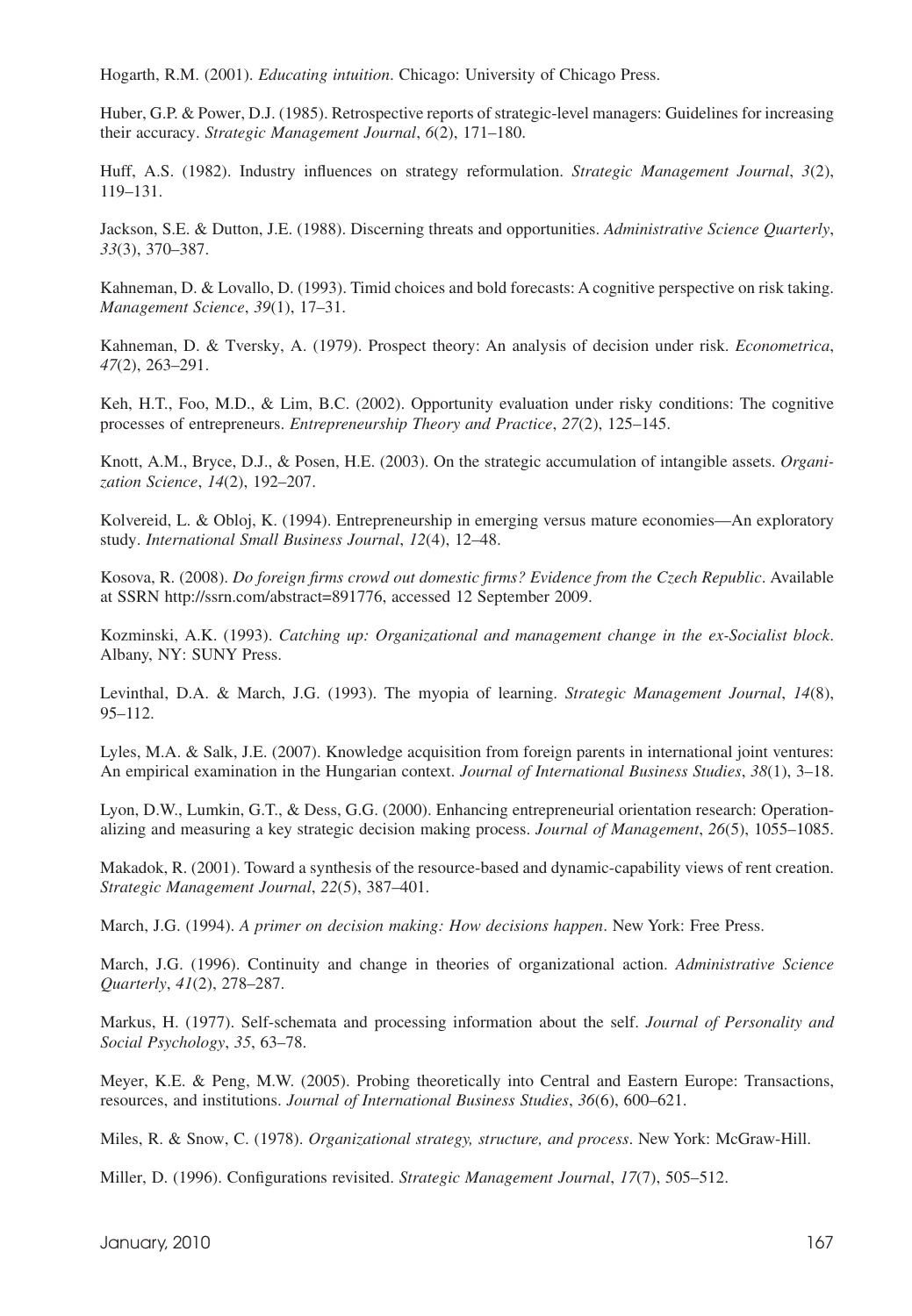Mitchell, R.K., Busenitz, L., Lant, T., McDougall, P.P., Morse, E.A., & Smith, J.B. (2004). The distinctive and inclusive domain of entrepreneurial cognition research. *Entrepreneurship Theory and Practice*, *28*(6), 505– 518.

Mitchell, R.K., Busenitz, L.W., Bird, B., Gaglio, C.M., McMullen, J.S., Morse, E.A., et al. (2007). The central question in entrepreneurial cognition research. *Entrepreneurship Theory and Practice*, *31*(1), 1–27.

Nadkarni, S. & Narayanan, V.K. (2007). Strategic schemas, strategic flexibility, and firm performance: The moderating role of industry clockspeed. *Strategic Management Journal*, *28*(3), 243–270.

Nadkarni, S. & Perez, P.D. (2007). Prior conditions and early international commitment: The mediating role of domestic mindset. *Journal of International Business Studies*, *38*(1), 160–176.

Nelson, R. & Winter, S. (1982). *An evolutionary theory of economic change*. Cambridge, MA: Harvard University Press.

Nelson, R.R. & Winter, S.G. (2002). Evolutionary theorizing in economics. *The Journal of Economic Perspectives*, *16*(2), 23–46.

Newbert, S.L. (2007). Empirical research on the resource-based view of the firm: An assessment and suggestions for future research. *Strategic Management Journal*, *28*(2), 121–146.

Norusis, M.J. (1990). *SPSS advanced statistics*. Chicago: SPSS.

Obloj, K. & Pratt, M. (2005). Happy kids and mature losers: Differentiating the dominant logics of successful and unsuccessful firms in emerging markets. In R. Bettis (Ed.), *Strategy in transition* (pp. 81–104). Oxford, U.K.: Blackwell.

Peng, M.W. (2003). Institutional transitions and strategic choices. *Academy of Management Review*, *28*(2), 275–296.

Peteraf, M.A. & Barney, J.B. (2003). Unraveling the resource-based tangle. *Managerial and Decision Economics*, *24*(4), 309–323.

Porter, M.E. (1980). *Competitive strategy*. New York: The Free Press.

Prahalad, C.K. (2004). The blinders of dominant logic. *Long Range Planning*, *37*(2), 171–179.

Prahalad, C.K. & Bettis, R.A. (1986). The dominant logic: A new linkage between diversity and performance. *Strategic Management Journal*, *7*(6), 485–501.

Pratt, M.G. (2003). Disentangling collective identity. In J. Polzer, E. Mannix, & M. Neale (Eds.), *Identity issues in groups: Research in managing groups and teams* (Vol. V, pp. 161–188). Stamford, CT: Elsevier Science Ltd.

Rao, H. (1994). The social construction of reputation: Certification contests, legitimation, and the survival of organizations in the American automobile industry: 1895–1912. *Strategic Management Journal*, *15*(Special Issue: Competitive Organizational Behavior), 29–44.

Schoonhoven, C.B., Eisenhardt, K.M., & Lyman, K. (1990). Speeding products to market: Waiting time to first product introduction in new firms. *Administrative Science Quarterly*, *35*(1), 177–207.

Shane, S. (2003). *A general theory of entrepreneurship. The individual-opportunity nexus*. Northampton, MA: Edward Elgar.

Siggielkov, N. (2001). Misperceiving interactions among complements and substitutes: Organizational consequences. *Management Science*, *48*(7), 900–916.

Siggielkov, N. (2002). Evolution toward fit. *Administrative Science Quarterly*, *47*(1), 125–159.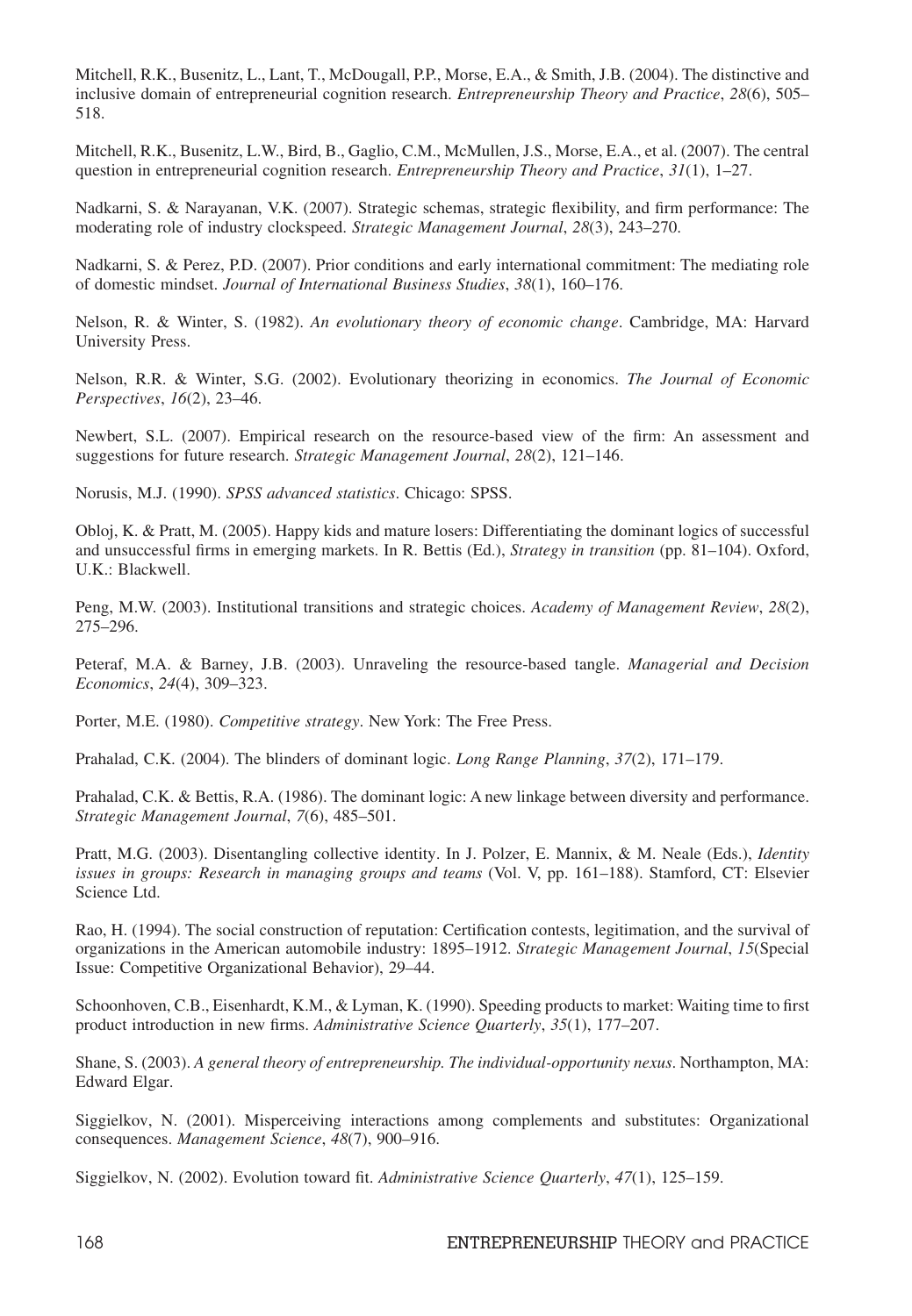Smith, K.G. & Cao, Q. (2007). An entrepreneurial perspective on the firm-environment relationship. *Strategic Entrepreneurship Journal*, *1*(3–4), 329–344.

Starbuck, W. & Milliken, F. (1988). Executives' perceptual filters: What they notice and how they make sense. In D.C. Hambrick (Ed.), *The executive effect: Concepts and methods for studying top managers* (pp. 35–65). Greenwich, CT: JAI Press.

Staw, B.M., Sandelands, L.E., & Dutton, J.E. (1981). Threat-rigidity effects in organizational behavior: A multilevel analysis. *Administrative Science Quarterly*, *26*(4), 501–524.

Steensma, H.K., Barden, J.Q., Dhanaraj, C., Lyles, M., & Tihanyi, L. (2008). The evolution and internalization of international joint ventures in transitioning economy. *Journal of International Business Studies*, *39*(3), 491–507.

Szulanski, G. (2000). The process of knowledge transfer: A diachronic analysis of stickiness. *Organizational Behavior and Human Decision Processes*, *82*(1), 9–27.

Talke, K. (2007). Corporate mindset of innovating firms: Influences on new product performance. *Journal of Engineering and Technology Management (JET-M)*, *24*, 76–91.

Teece, D.J. (2000). Strategies for managing knowledge assets: The role of firm structure and industrial context. *Long Range Planning*, *33*(1), 35–54.

Tripsas, M. & Gavetti, G. (2000). Capabilities, cognition, and inertia: Evidence from digital imaging. *Strategic Management Journal*, *21*(10–11), 1147–1161.

Uhlenbruck, K., Meyer, K.E., & Hitt, M.A. (2003). Organizational transformation in transition economies: Resource-based and organizational learning perspectives. *Journal of Management Studies*, *40*(2), 257–282.

Van De Ven, A.H. & Poole, M.S. (1995). Explaining development and change in organizations. *Academy of Management Review*, *20*(3), 510–540.

Venkatraman, N. (1989). Strategic orientation of business enterprises: The construct, dimensionality, and measurement. *Management Science*, *35*(8), 942–962.

Venkatraman, N. & Ramanujam, V. (1987). Measurement of business economic performance: An examination of method convergence. *Journal of Management*, *13*(1), 109–122.

von Krogh, G., Erat, P., & Macus, M. (2000). Exploring the link between dominant logic and company performance. *Creativity and Innovation Management*, *9*(2), 82–93.

Walsh, J.P. (1995). Managerial and organizational cognition: Notes from a trip down memory lane. *Organization Science*, *6*(3), 280–320.

Weick, K. (1995). *Sensemaking in organizations*. Newbury Park, CA: Sage.

Weinstein, M. & Obloj, K. (2002). Strategic and environmental determinants of HRM innovations in postsocialist Poland. *International Journal of Human Resource Management*, *13*(4), 642–659.

Wiltbank, R., Dew, N., Read, S., & Sarasvathy, S.D. (2006). What to do next? The case for non-predictive strategy. *Strategic Management Journal*, *27*(10), 981–998.

Witz, B.W., Mathieu, A., & Schilke, O. (2007). Strategy in high velocity environments. *Long Range Planning*, *40*(2), 295–313.

Zander, U. & Kogut, B. (1995). Knowledge and the speed of the transfer and imitation of organizational capabilities: An empirical test. *Organization Science*, *6*(1), 76–92.